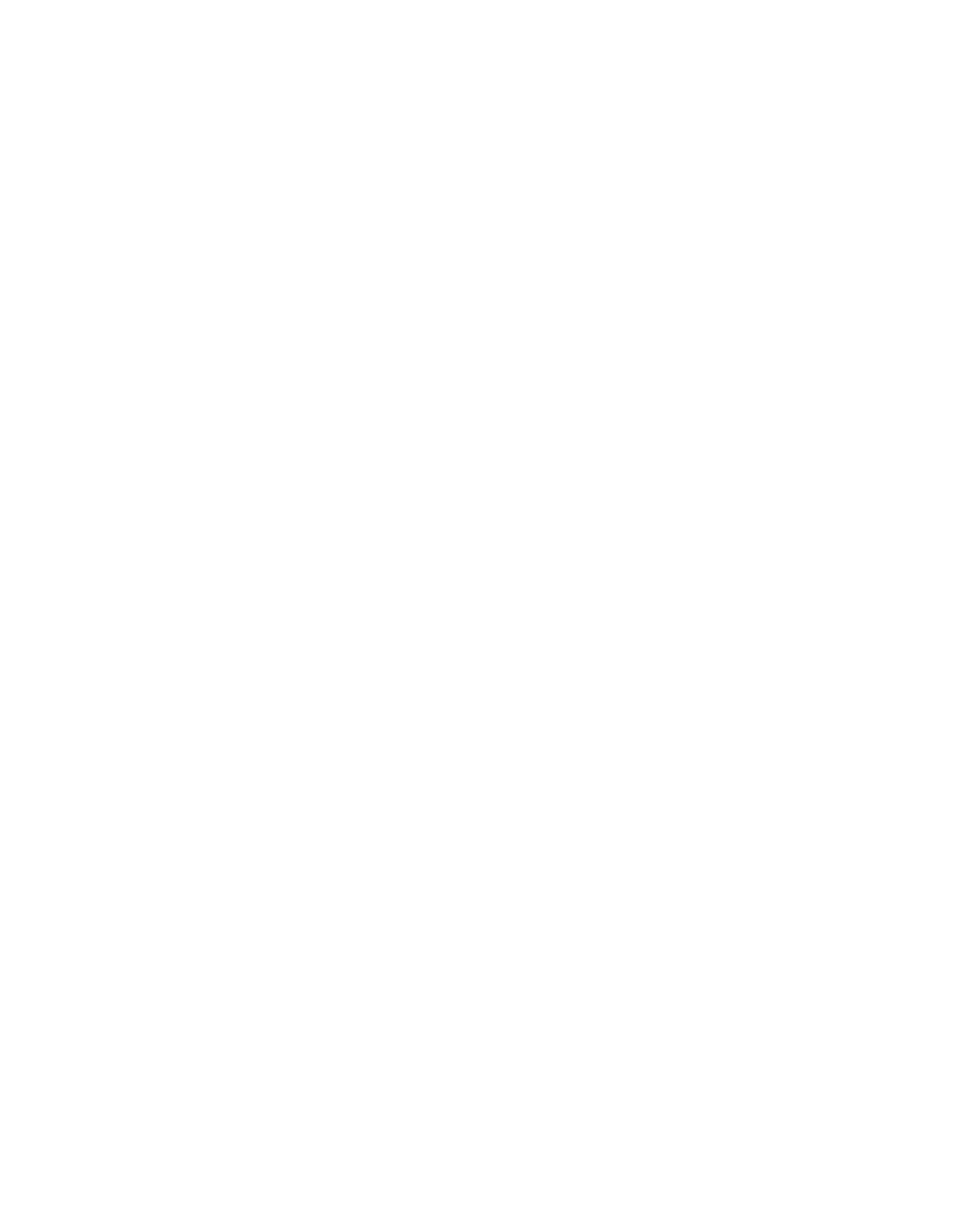# **Introduction**

Poland is soon approaching a point of no return concerning the independence of its judiciary. On July 3, more than 40 percent of the country's 73 Supreme Court judges as of July 3 are likely to be forced from office under the newly-enacted Law on the Supreme Court, passed by Poland's ruling Law and Justice (PiS) party.

Judges on the Court have heretofore been insulated from the current Polish government's mounting attacks on the rule of law. Under the new law, however, these judges will likely be replaced by Law and Justice loyalists appointed on the basis of fidelity to party rather than on juridical merit. In addition to the forced retirement of Supreme Court judges, the new law will create a body with powers to rehear nearly any court case decided since 1997 – meaning that civil and criminal cases can be reopened and critics of Law and Justice can be targeted for political purposes. Finally, the law will incentivize the disciplining of judges by creating a new body of highly-paid political appointees tasked with meting out judicial discipline. Having already routed Poland's Constitutional Tribunal and regional courts, the pending purge may complete Poland's transformation from a model of post-Communist governance to a country once again devoid of meaningful rule of law.

Poland's crisis is so acute that on June 13, 2018, all of the country's post-Communist living former presidents, along with a multi-party coalition of former prime ministers and foreign ministers, called on the European Union (EU) to respond to the Polish's government's actions by initiating an EU infringement procedure, stating "There will be no democratic Poland without the rule of law."<sup>1</sup> On June 14, leaders of the European Parliament's

l

five main political parties joined the former Polish leaders' call for action, asking that the infringement procedure be initiated and recommending that the Law on the Supreme Court be referred to the European Court of Justice.<sup>2</sup> Thirty former Polish ambassadors wrote in a public letter on May 31 that the actions being taken in breach of rule of law "undermin[e] the democratic structure of the state" and "affect the quality of [Poland's] NATO and European Union membership."<sup>3</sup>

Finally, just as this report was going to press, Frans Timmermans (First Vice-President of the European Commission) received a green light from the EU College of Commissioners to initiate the infringement procedure concerning the Supreme Court Law.<sup>4</sup> Now the question is whether the Commission will bring the action, and how it will enforce a favorable decision.

Implementation of the Law on the Supreme Court follows a broader wave of what the Polish government has labeled "judicial reform," many aspects of which have been roundly criticized by the Polish legal community and international observers. Finally, just as this report was going to press, Frans Timmermans (First Vice-President of the European Commission) apparently received a green light from the EU College of Commissioners to initiate the infringement procedure concerning the Supreme Court Law.<sup>5</sup> Now the question is whether the Commission will bring the action, and how it will enforce a favorable decision.

<sup>1</sup> "Europe, defend the rule of law in Poland!," *Gazette Wyborcza*." June 13, 2018[. http://wyborcza.pl/7,75968,23531141,europe](http://wyborcza.pl/7,75968,23531141,europe-defend-the-rule-of-law-in-poland.html)[defend-the-rule-of-law-in-poland.html.](http://wyborcza.pl/7,75968,23531141,europe-defend-the-rule-of-law-in-poland.html)

<sup>2</sup> Verhofstadt, Guy. Twitter Post. June 14, 2018. 4:51am.

[https://twitter.com/guyverhofstadt/status/1007229076547960834.](https://twitter.com/guyverhofstadt/status/1007229076547960834) <sup>3</sup> Violating the Principle of the Rule of Law Weakens Poland's Position ...." May 31, 2018[. http://konstytucyjny.pl/wp-](http://konstytucyjny.pl/wp-content/uploads/2018/06/Warsaw-31-May-2018-Position-of-KA2c-Final.pdf)

[content/uploads/2018/06/Warsaw-31-May-2018-Position-of-KA2c-](http://konstytucyjny.pl/wp-content/uploads/2018/06/Warsaw-31-May-2018-Position-of-KA2c-Final.pdf)[Final.pdf.](http://konstytucyjny.pl/wp-content/uploads/2018/06/Warsaw-31-May-2018-Position-of-KA2c-Final.pdf)

<sup>4</sup> Gostynska, Agata, Twitter post, June 27, 2018 [https://twitter.com/AgataGostynska/status/1011994137934159](https://twitter.com/AgataGostynska/status/1011994137934159872) [872.](https://twitter.com/AgataGostynska/status/1011994137934159872)

<sup>5</sup> Gostynska, Agata, Twitter post, June 27, 2018 [https://twitter.com/AgataGostynska/status/1011994137934159872.](https://twitter.com/AgataGostynska/status/1011994137934159872)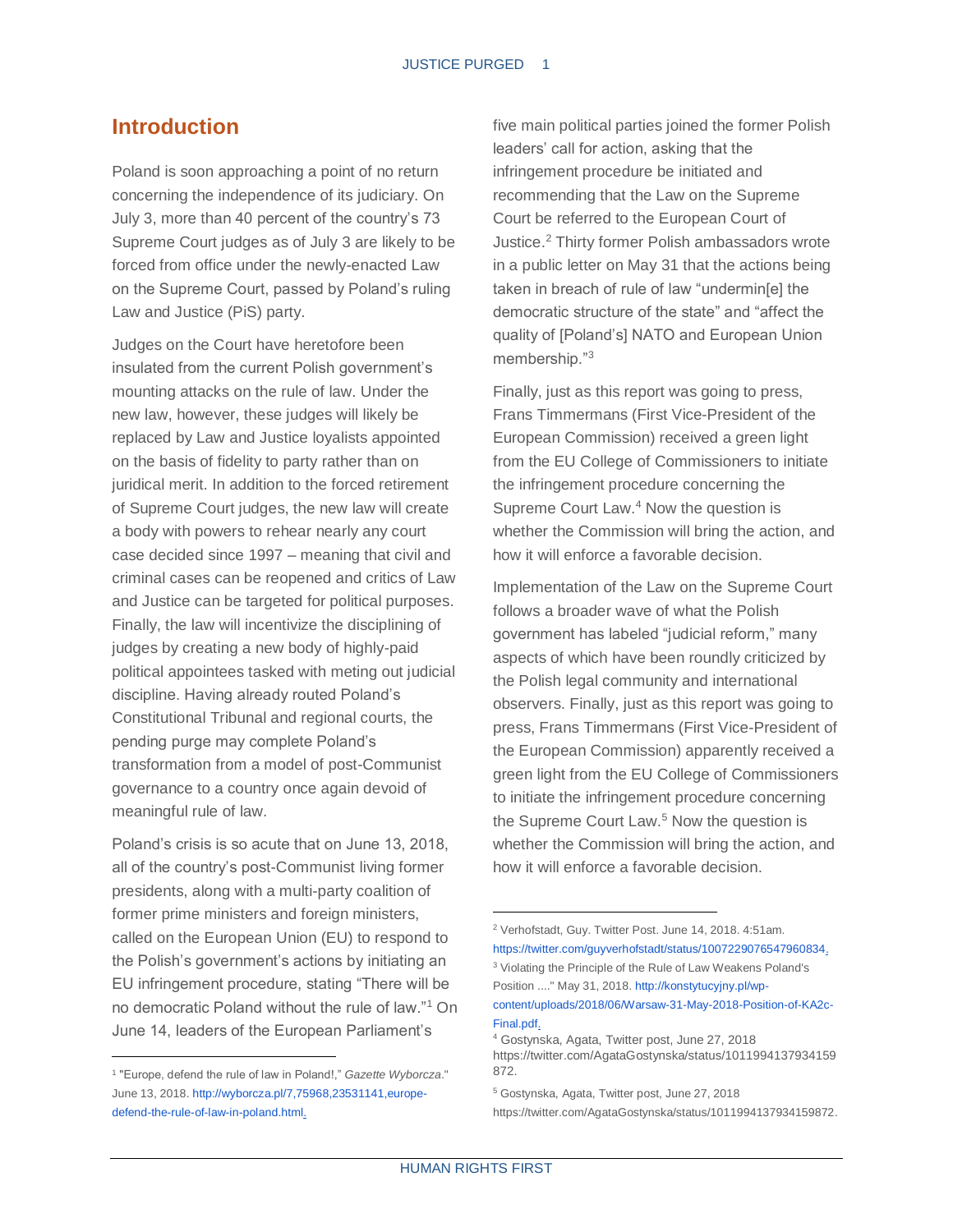## **Since the second half of 2017, the Polish government has:**

- Forcibly removed at least 149 regional court presidents and vice-presidents for discretionary (i.e., non-performance-related) reasons.<sup>6</sup>
- Appointed new court presidents to replace those let go, including many with paltry experience and a history of disciplinary violations or complaints filed against them.
- Re-made the membership of the National Council of the Judiciary, a body formulated to guarantee judicial independence. Previously comprised entirely of judges, today the majority of appointments to the National Council are political in nature.

While the EU and numerous multilateral organizations, raised serious concerns and objections to the Polish government's actions, and decried the cumulative effect of attacks on other independent institutions such as media and nongovernmental organizations (NGOs), the Polish government shows no signs of ceasing its assault.

Since Law and Justice assumed its parliamentary majority in 2015, Poland's governmental landscape has increasingly resembled that of a single-party state. In addition to politicizing its judiciary, the government turned the country's public media into a government mouthpiece, forcing out at least 220 journalists, $<sup>7</sup>$  and slashing</sup> funds for non-state-aligned civil society organiations, including for those that advocate for

l

refugees and immigrants, LGBT communities, and women victims of domestic violence.<sup>8</sup>

Poland's turnaround from democracy darling to democracy dismantler couldn't be riskier for U.S. interests, affecting as it does a key American ally on NATO's eastern frontier.

Yet, nearly every source interviewed for this report told Human Rights First that U.S. President Donald Trump's July 2017 speech in Warsaw, in which he lauded Poland "as an example for others who seek freedom and who wish to summon the courage and the will to defend our civilization," signaled to the Polish government that its efforts to undercut independent courts, NGOs, and media were supported by the White House.<sup>9</sup> Occurring well after the Polish government began its campaign to dismantle the country's ordinary courts and take over the National Council of the Judiciary, Trump's failure to mention concerns surrounding rule of law left doubt as to the U.S. government's priorities.

Summarizing these views, an analyst from the Organization for Security and Cooperation in Europe's (OSCE) Office for Democratic Institutions and Human Rights (ODIHR) noted that, "[Trump's] visit was encouraging to the [Polish] government to continue its so-called 'reforms.'"<sup>10</sup> Likewise, in the estimation of political scientist Andzej Turkowski, "Trump's visit was a boost to the conservative PiS camp."<sup>11</sup>

The president's framing of Poland as "an example for others who seek freedom," created for that government what Bartosz Wielinski, foreign editor of *Gazeta Wyborcza*, described as a "dangerous

<sup>&</sup>lt;sup>6</sup> It Starts With The Personnel: Replacement of common court presidents and vice presidents from August 2017 to February 2018, Barbara Grabowska-Moroz and Malgorzata Szuleka, Report by the Helsinki Foundation for Human Rights, April 2018, [http://www.hfhr.pl/wp-content/uploads/2018/04/It-starts-with-the](http://www.hfhr.pl/wp-content/uploads/2018/04/It-starts-with-the-personnel.pdf)[personnel.pdf.](http://www.hfhr.pl/wp-content/uploads/2018/04/It-starts-with-the-personnel.pdf)

<sup>&</sup>lt;sup>7</sup> "In the run-up to Chancelor Merkel's visit, the Polish government must respect freedom of the press," Reporters Without Border, February 7, 2017, [https://rsf.org/en/news/run](https://rsf.org/en/news/run-chancellor-merkels-visit-polish-government-must-respect-freedom-press)[chancellor-merkels-visit-polish-government-must-respect](https://rsf.org/en/news/run-chancellor-merkels-visit-polish-government-must-respect-freedom-press)[freedom-press](https://rsf.org/en/news/run-chancellor-merkels-visit-polish-government-must-respect-freedom-press) .

<sup>&</sup>lt;sup>8</sup> "Poland's New Front: A Government War Against Civil Society," Human Rights First, August 2017, [http://www.humanrightsfirst.org/sites/default/files/Poland-](http://www.humanrightsfirst.org/sites/default/files/Poland-Report-August-2017.pdf)[Report-August-2017.pdf](http://www.humanrightsfirst.org/sites/default/files/Poland-Report-August-2017.pdf) .

<sup>9</sup> [https://www.whitehouse.gov/briefings-statements/remarks](https://www.whitehouse.gov/briefings-statements/remarks-president-trump-people-poland/)[president-trump-people-poland/](https://www.whitehouse.gov/briefings-statements/remarks-president-trump-people-poland/)

<sup>&</sup>lt;sup>10</sup> Interview by Melissa Hooper, May 2018.

<sup>&</sup>lt;sup>11</sup> Interview by Melissa Hooper, May 2018.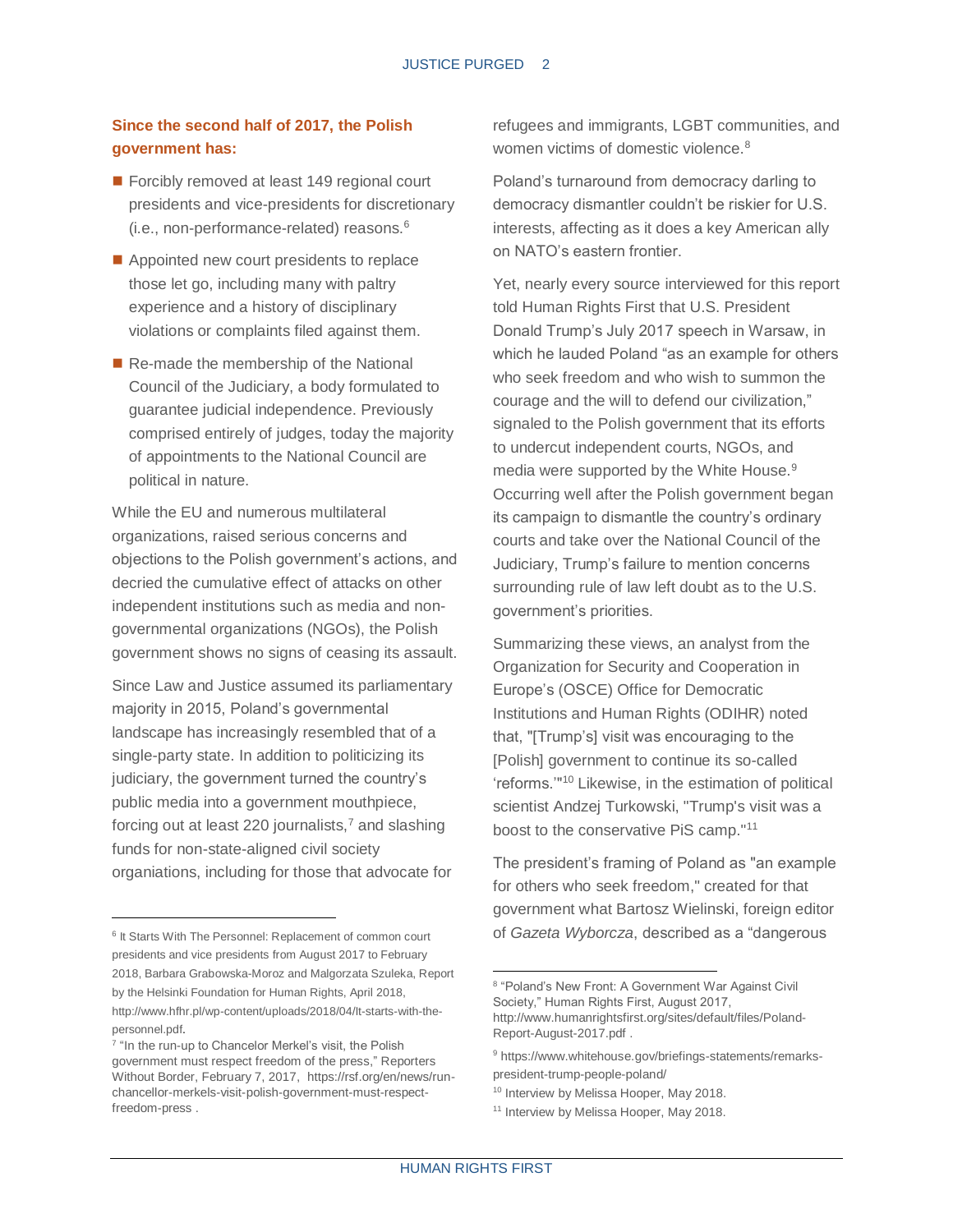[feeling of being] emboldened."<sup>12</sup> "PiS loved his speech," echoed Milosz Hodun of opposition party Nowoczesna.<sup>13</sup> And in the estimation of many observers, soon after Trump's speech, the Polish government took action on the basis of a perceived green light from Washington. On July 12, six days after President Trump's address, the Polish government introduced three new laws overhauling its court system and Supreme Court, the last of which will go into effect on July 3.

In the words of two Polish experts, with the implementation of these laws, the Law and Justice-led government is poised to complete the creation of a new justice system in which "the control of courts, prosecutors, and judges lies with the executive and a single party in an EU member state."<sup>14</sup>

## **Recommendation to the United States government:**

Given the strength of the U.S.-Polish relationship and the role played by the United States in Poland's emergence from communist-led authoritarianism, the United States has both unique sway with the government of Poland and a significant interest in its ally remaining a democratic state bound by governmental checks and balances. Allowing the dismantling of Poland's Supreme Court, particularly in light of the politicization of its other judicial bodies, will significantly undermine not only rule of law in Poland, but the standard for rule of law in the EU. Both the Trump administration and members of Congress should engage their Polish partners on

l

an emergency basis in support of rule of law in Poland, if possible before July 3. *(For additional recommendations, see pp. 15-17.)*

## **What Does the Law and Justice Party's 'Reform' Look Like?**

The Law on the Supreme Court makes sweeping changes to Poland's judicial system in at least four principal areas:

- Based on new, mandatory retirement ages, the law will force 27 of the 73 judges that make up Poland's Supreme Court on July 3 into early retirement. While an imprecise comparison, if the recently enacted law had occurred in the United States, given their respective ages, four Supreme Court Justices (Ginsburg, Breyer, Thomas, and Alito) would be compelled to ask President Trump, by July 3, for permission to continue in their jobs, and could be dismissed according to the executive branch's instructions. Those not submitting a request to maintain their position on the Court would be dismissed automatically.<sup>15</sup> The President (i.e., Chief Justice) of the Supreme Court, Malgorzata Gersdorf, is expected to be fired, despite the fact that she is in the fourth year of her six-year term. This is a direct violation of the Polish Constitution, which states that the President of the Court shall serve for six years and can only be removed for cause.
- The law will increase the number of judges on the Court from to 120, allowing the current government to pack it with loyalists.
- The law will create a new "extraordinary appeal" body able to rehear all decisions issued by a court of law within the last 20 years (going back to October 1997), and the ability to rule on the validity of elections.<sup>16</sup> The new body will be able

<sup>&</sup>lt;sup>12</sup> "Polish Reporter Evaluates Trump's Warsaw Speech," CNN, July 7, 2017,

[https://www.cnn.com/videos/world/2017/07/06/poland-intv](https://www.cnn.com/videos/world/2017/07/06/poland-intv-amanpour-bartosz-wielinski.cnn)[amanpour-bartosz-wielinski.cnn.](https://www.cnn.com/videos/world/2017/07/06/poland-intv-amanpour-bartosz-wielinski.cnn) 

<sup>&</sup>lt;sup>13</sup> Interview by Melissa Hooper, May 2018.

<sup>14</sup> Piotr Buras and Gerald Knaus, European Tragedy: The collapse of Poland's rule of law, Stefan Batory Foundation and European Stability Initiative think tank, May 29, 2018, https://www.esiweb.org/index.php?lang=en&id=67&newsletter  $ID = 125$ .

<sup>&</sup>lt;sup>15</sup> "Final Opinion on Draft Amendments to the act on the Supreme Court," *OSCE*. Accessed May 5th, 2017. [https://www.osce.org/odihr/315946?download=true.](https://www.osce.org/odihr/315946?download=true) <sup>16</sup> Ibid.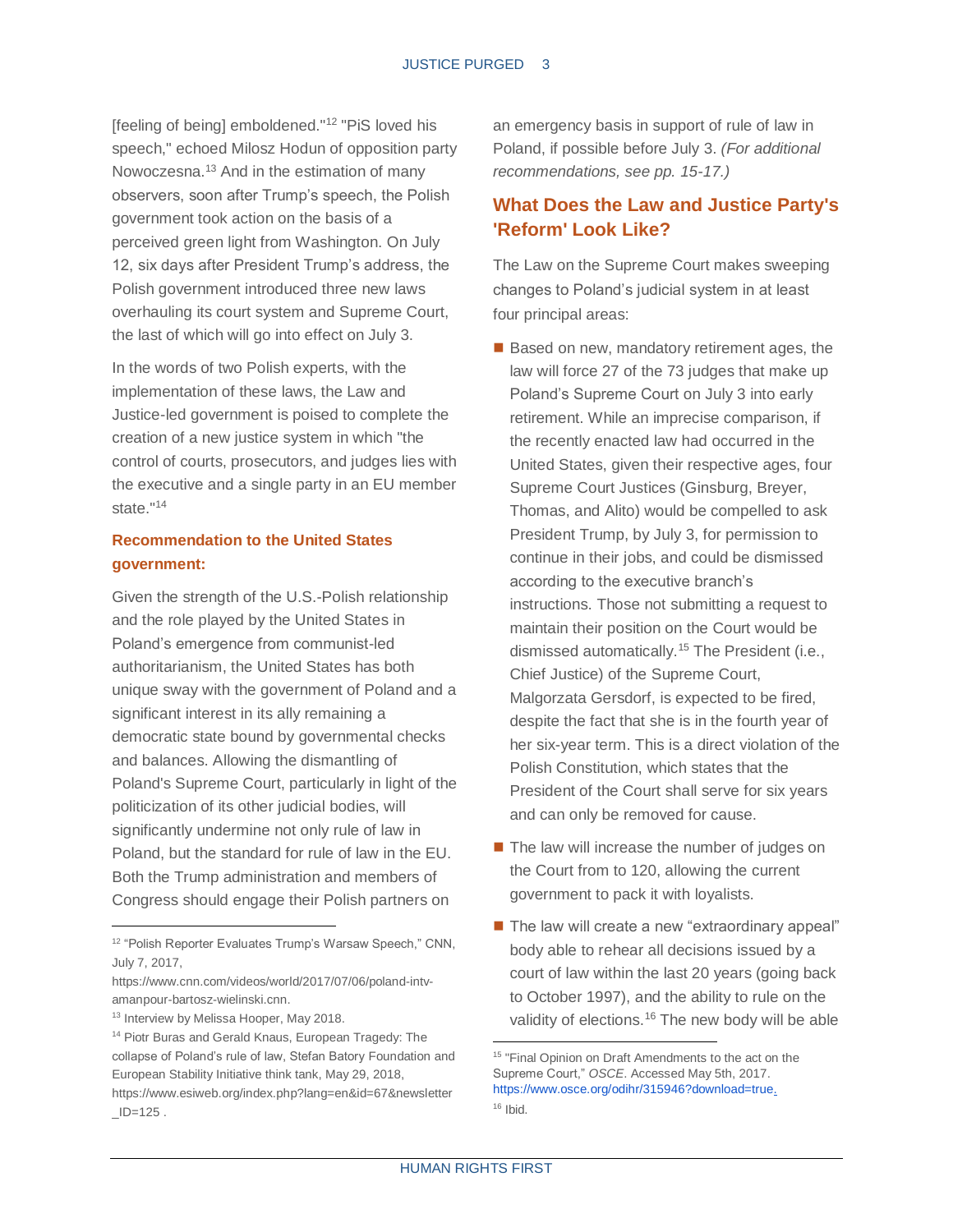to find new facts, and re-decide the application of the law in referred cases. Members of this body may include non-lawyers seated via political appointment. Prosecutors' offices are developing lists of cases they seek to have "reheard," which include:

- Cases against media outlets critical of the government (for defamation, antitrust actions, other civil actions);
- Cases won previously by civil rights organizations to secure rights for women, refugees, LGBT persons, and other marginalized groups; and
- Cases against political (and personal) opponents of the government and its individual members.
- The law will create a new body charged with disciplining judges. This body will be staffed by appointees of the current government, and will include those that have no prior experience as judges or lawyers. When deciding whether to discipline judges, members of this agency will be allowed to consider information obtained through wiretaps, even if the wiretaps do not meet the minimal legal requirements. This body will be able to find a judge guilty of disciplinary violations even if the judge in question was found not guilty in an initial proceeding.<sup>17</sup>

# **Background: Poland Ransacks its Rule of Law**

In 2015, shortly after earning 235 of 460 seats in the lower house of parliament, the Law and Justice government systematically politicized the country's Constitutional Tribunal to the extent that

l

it no longer is a viable check on the power of the ruling party. The government placed three judges on the court illegally, and passed six new procedural rules. It then refused to publish the decisions of the Constitutional Tribunal, which found these actions unconstitutional, as was required by law. To date, the government has not published or complied with key Constitutional Tribunal decisions, or grappled with the fact that the makeup of its highest court is currently in conflict with Poland's constitution.

According to a report presented in June 2018 to the United Nations General Assembly by the UN's Special Rapporteur on the independence of lawyers and judges, the "legitimacy and independence [of the Constitutional Tribunal] have been seriously undermined" by the Government bringing the Tribunal "under its control." "Today," he added, "the Tribunal cannot ensure an independent and effective review of the constitutionality of legislat[ion]," while the situation "casts serious doubts over [Poland's] capacity to protect constitutional principles and to uphold human rights and fundamental freedoms."<sup>18</sup>

If the history of the Constitutional Tribunal formed the first chapter of a systematic and continued dismantling of legal protections in Poland, the second chapter began in 2017, when the government turned its attention to other aspects of the country's court system.

Three laws proposed early in that year sought to overhaul the structure of regional courts, the Supreme Court, and the body tasked with ensuring judicial independence—the National Council of the Judiciary. In major protests across Poland, even in Law and Justice strongholds,

<sup>17</sup> Dariusz Mazur, "New Mode of Disciplinary Proceedings in Respect of Judges and Members of Other Legal Professions in Poland," *Themis Association of Judges* (on file with Human Rights First).

<sup>18 &</sup>quot;Report of the Special Rapporteur on the independence of judges and lawyers on his mission to Poland," United Nations General Assembly Human Rights Council, June 2018, [http://ap.ohchr.org/documents/dpage\\_e.aspx?si=A/HRC/38/38/](http://ap.ohchr.org/documents/dpage_e.aspx?si=A/HRC/38/38/Add.1) [Add.1](http://ap.ohchr.org/documents/dpage_e.aspx?si=A/HRC/38/38/Add.1) .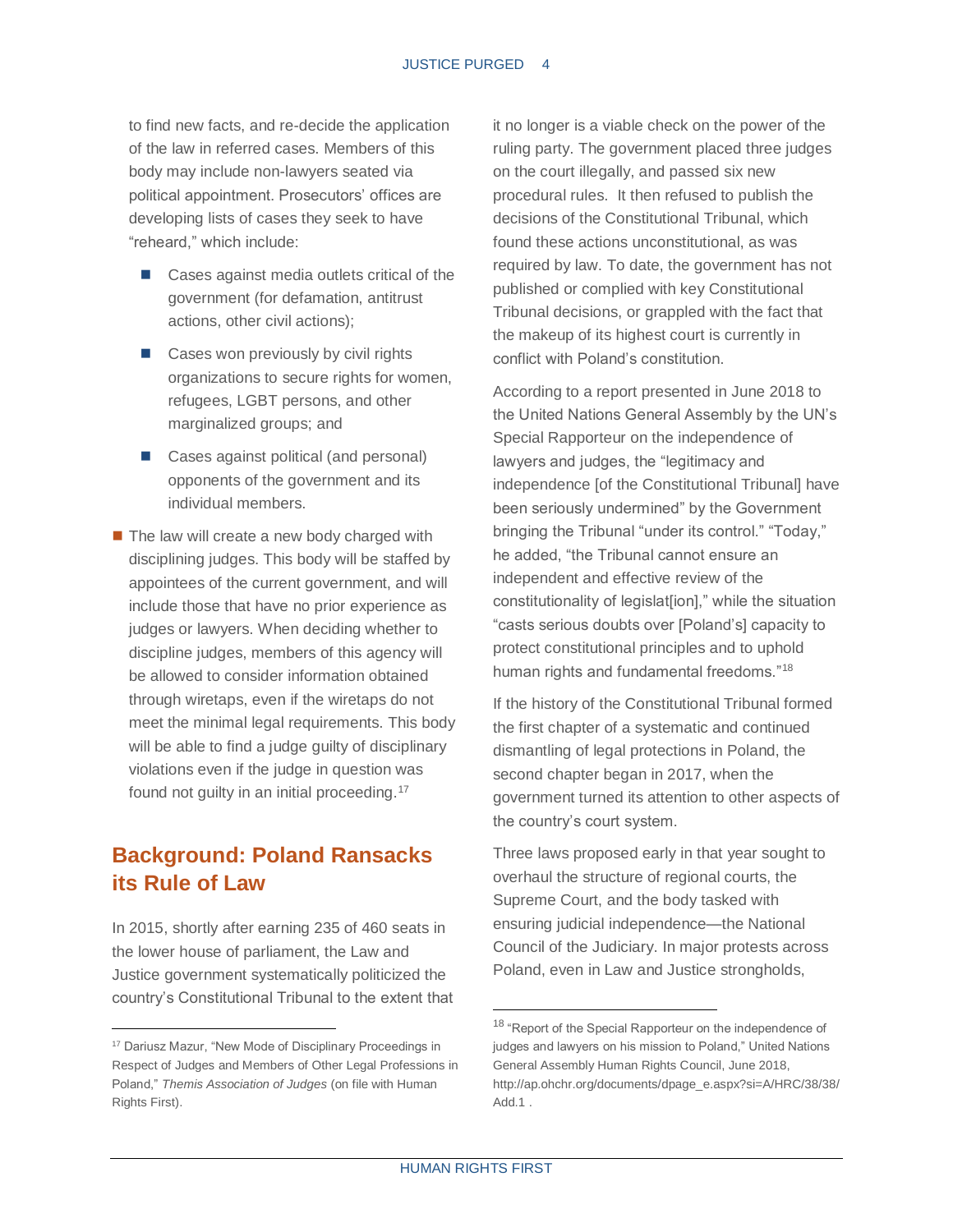Poles criticized the laws as constituting a takeover of the judiciary and an end to judicial independence; they waved signs urging protection of the constitution.<sup>19</sup>

In July 2017, President Andrzej Duda vetoed two of the draft laws—on the Supreme Court and on the National Council of the Judiciary. While Duda indicated that he would rework the vetoed laws to remove their objectionable elements, the process used to modify the laws involved no input from experts or judges. When Duda introduced new versions of the laws in September 2017, the Council of Europe's Venice Commission observed that the laws remained fundamentally unchanged from their predecessors.<sup>20</sup>

The new drafts were met with alarm by the Venice Commission, ODIHR, the Consultative Council of European Judges (CCJE), the European Network of Councils for the Judiciary (ENCJ), the Council of Europe's Human Rights Commissioner, and the European Commission itself.<sup>21</sup> The American Bar Association raised the possibility that the laws violated the Polish Constitution, and noted that they failed to meet international standards on the independence of the judiciary.<sup>22</sup> The Council of Europe's Group of States Against Corruption (GRECO) issued its first-ever "ad hoc procedure," which determined that due to the changes in the justice system, Poland's process for preventing corruption via its judiciary did not comply with

l

GRECO's standards. The organization further announced that it would reevaluate Poland's membership.<sup>23</sup>

On December 20, 2017, as the laws were being considered, the European Commission issued a searing press release proposing action under Article 7(1) of the Treaty on the European Union if the laws were passed. Article 7 sets forth the Rule of Law Mechanism, a procedure by which EU states can face sanctions if members agree unanimously that the state is committing serious violations of the values of the Union as set forth in Article 2 of the Treaty on the European Union. The press release noted that over the previous two years, Polish authorities had "adopted more than 13 laws affecting the entire structure of the justice system;" and that "the executive and legislative branches have been systematically enabled to politically interfere in the composition, powers, administration, and functioning of the judicial branch." The Commission concluded by declaring that Poland's "judiciary is now under the political control of the ruling majority" and "in the absence of judicial independence, serious questions are raised about the effective application of EU law" in the country.<sup>24</sup>

Despite the Commission's stern warning, the Law and Justice government passed the laws hours after the Commission's announcement.<sup>25</sup> In response, members of the European Parliament voted overwhelmingly (422 to 147) in support of triggering Article 7.1.<sup>26</sup> However, a 4/5 majority is

<sup>&</sup>lt;sup>19</sup> "Poland's President Duda vetoes judicial reforms after protests," *BBC*. July 24, 2017.

<https://www.bbc.com/news/world-europe-40703909>

<sup>&</sup>lt;sup>20</sup> "Poland Opinion on the draft act amending the act on the National Council of the Judiciary, on the draft act amending the act on the Supreme Court, proposed by the President of Poland, and on the act on the organisation of ordinary courts," *[http://www.venice.coe.int/webforms/documents/default.aspx?p](http://www.venice.coe.int/webforms/documents/default.aspx?pdffile=CDL-AD(2017)031-e) [dffile=CDL-AD\(2017\)031-e](http://www.venice.coe.int/webforms/documents/default.aspx?pdffile=CDL-AD(2017)031-e)*.

<sup>21</sup>*[http://www.venice.coe.int/webforms/documents/default.aspx?](http://www.venice.coe.int/webforms/documents/default.aspx?pdffile=CDL-AD(2017)031-e) [pdffile=CDL-AD\(2017\)031-e](http://www.venice.coe.int/webforms/documents/default.aspx?pdffile=CDL-AD(2017)031-e)*.

<sup>22</sup> [https://www.americanbar.org/news/abanews/aba-news](https://www.americanbar.org/news/abanews/aba-news-archives/2017/12/statement_of_hilarie.html)[archives/2017/12/statement\\_of\\_hilarie.html.](https://www.americanbar.org/news/abanews/aba-news-archives/2017/12/statement_of_hilarie.html)

<sup>23</sup> [https://rm.coe.int/ad-hoc-report-on-poland-rule-34-adopted](https://rm.coe.int/ad-hoc-report-on-poland-rule-34-adopted-by-greco-at-its-79th-plenary-m/168079c83c)[by-greco-at-its-79th-plenary-m/168079c83c](https://rm.coe.int/ad-hoc-report-on-poland-rule-34-adopted-by-greco-at-its-79th-plenary-m/168079c83c) .

<sup>&</sup>lt;sup>24</sup> "Rule of Law: European Commission acts to defend judicial independence in Poland," [http://europa.eu/rapid/press](http://europa.eu/rapid/press-release_IP-17-5367_en.htm)[release\\_IP-17-5367\\_en.htm.](http://europa.eu/rapid/press-release_IP-17-5367_en.htm)

<sup>25</sup> Vanessa Gera and Monika Scislowska."Polish president signs laws that led to EU sanction threat."

[https://apnews.com/21adf3ea436f4020b4164458b4d251de.](https://apnews.com/21adf3ea436f4020b4164458b4d251de) 26 "MEPs back triggering Article 7 against Poland" Politico Europe. Accessed June 18, 2018.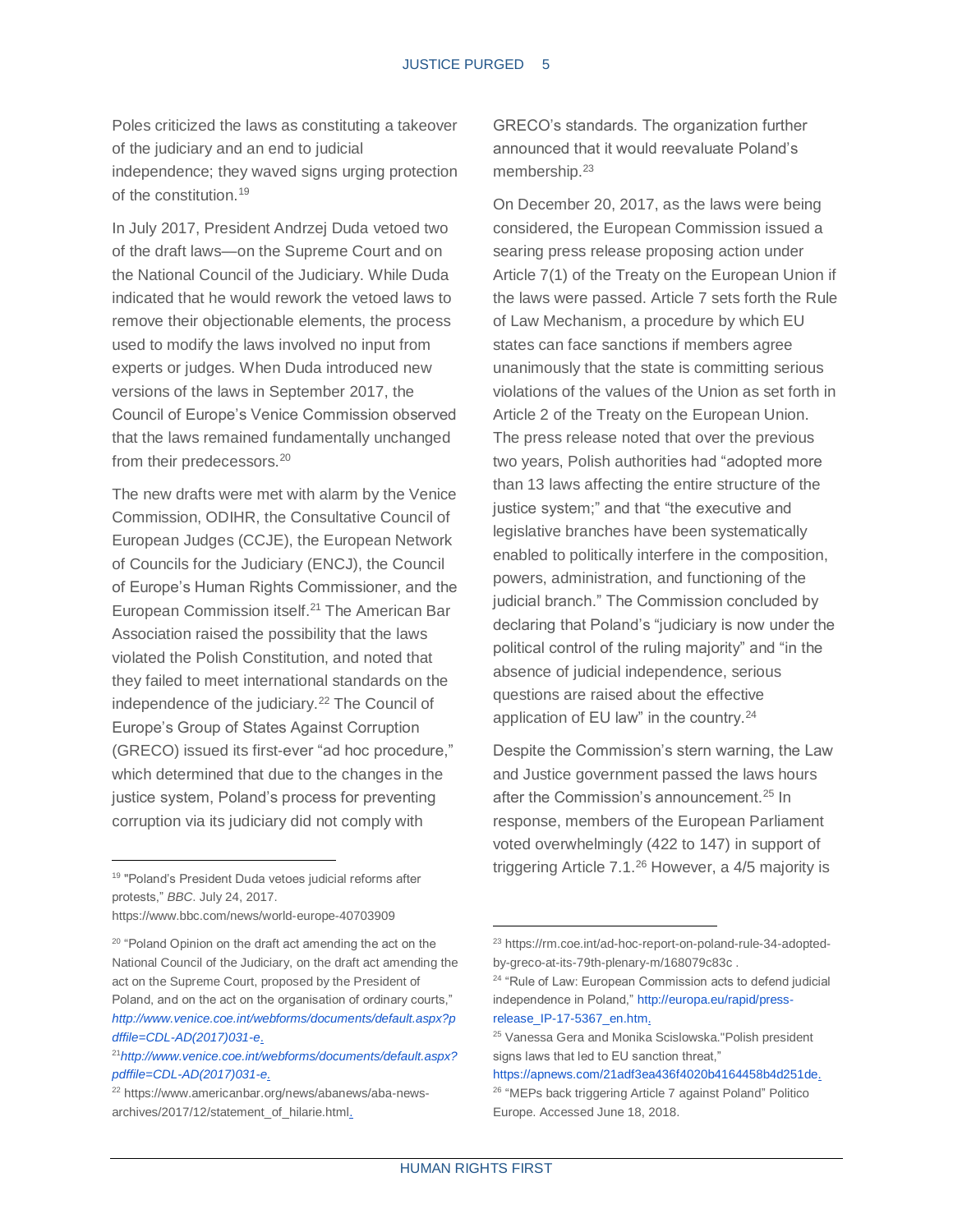required to trigger proceedings, and so far the European Commission has not moved forward with this formal vote.

## **The Extraordinary Appeal**

The most alarming provision of the Law on the Supreme Court is the creation of the extraordinary appeal body, because it can be used to undo major progress on human rights in the country. It is therefore important to examine its effect more closely.

Using astonishing language, the Venice Commission, in its opinion on the Polish government's new laws, found that "In one respect the proposed [new Polish judicial] system is even worse than its Soviet predecessor."<sup>27</sup> This particularly egregious new entity, in the view of the Venice Commission's members, is the "extraordinary appeal" body. As briefly described above, this new body is tasked with rehearing cases that have already been decided by a common or martial law court, including those that have been closed for up to twenty years.

The body will include what are termed "lay judges"—individuals that do not need to have a law degree and who will be politically appointed by the Senate.<sup>28</sup> The procedure is unprecedented in modern legal systems, and as noted by the Venice Commission, goes further than even the Soviet Communist Party did to destroy legitimacy and certainty in the legal system.

[https://www.politico.eu/article/european-parliament-triggering](https://www.politico.eu/article/european-parliament-triggering-article-7-poland-judicial-reform-voting-rights/)[article-7-poland-judicial-reform-voting-rights/](https://www.politico.eu/article/european-parliament-triggering-article-7-poland-judicial-reform-voting-rights/)

l

#### *[http://www.venice.coe.int/webforms/documents/default.aspx?pdffile](http://www.venice.coe.int/webforms/documents/default.aspx?pdffile=CDL-AD(2017)031-e) [=CDL-AD\(2017\)031-e.](http://www.venice.coe.int/webforms/documents/default.aspx?pdffile=CDL-AD(2017)031-e)*

This body will also have the power to "rule on the validity" of the results of elections.<sup>29</sup> "This is extreme rainy-day planning," noted journalist Konstanty Gebert, who has extensively covered the new policies put in place by Law and Justice, "an insurance policy" for when the ruling party does not get the votes they need.<sup>30</sup>

The coupling of the extraordinary appeal body with the purging and packing of judges has led many in Poland to conclude that the rehearing process will be applied to favor Law and Justice policies and officials.<sup>31</sup> "There is a certain possibility this [extraordinary appeal procedure] will be used for political purposes," remarked Adam Bodnar, Poland's Ombudsman.<sup>32</sup>

So far, the government's initial efforts at implementation have borne out this concern. Prosecutors have been told to make lists of cases they would like to see reheard. Leaked reports indicate that the cases being selected feature instances in which an opponent of Law and Justice received a favorable outcome.<sup>33</sup> In one well-known case, the minister of justice/prosecutor general himself seeks to re-prosecute a case concerning medical treatment of his father, due to what is widely seen as a personal vendetta toward the relevant doctor (who was previously cleared in a malpractice case brought by the prosecutor general).

<sup>&</sup>lt;sup>27</sup> "Poland Opinion on the draft act amending the act on the National Council of the Judiciary, on the draft act amending the act on the Supreme Court, proposed by the President of Poland, and on the act on the organisation of ordinary courts," *Venice Commission, December 11, 2017.* 

<sup>&</sup>lt;sup>28</sup> "Opinion on Certain Provisions of the Draft Act on the Supreme Court …,"[. https://www.osce.org/odihr/357621.](https://www.osce.org/odihr/357621)

<sup>&</sup>lt;sup>29</sup> Extracts of the Draft Act on the Supreme Court of Poland, Annex 2 to the OSCE/ODIHR Opinion on Certain Provisions of the Draft Act on the Supreme Court of Poland of 26 September 2017, [https://www.osce.org/odihr/357621.](https://www.osce.org/odihr/357621) 

<sup>30</sup> Konstanty Gebert (Gazeta Wyborcza journalist) interview by Melissa Hooper, May 2018.

<sup>31</sup> Sylwia Gregorczyk-Abram of Justice Defence Committee, interview by Melissa Hooper, May 2018.

<sup>32</sup> Adam Bodnar (Ombudsman for Human Rights of Poland), Interview by Melissa Hooper, June 2018.

<sup>33</sup>This was confirmed by two attorneys working in law firms in Poland that have been leaked this information from two different regional offices of the Prosecutor General.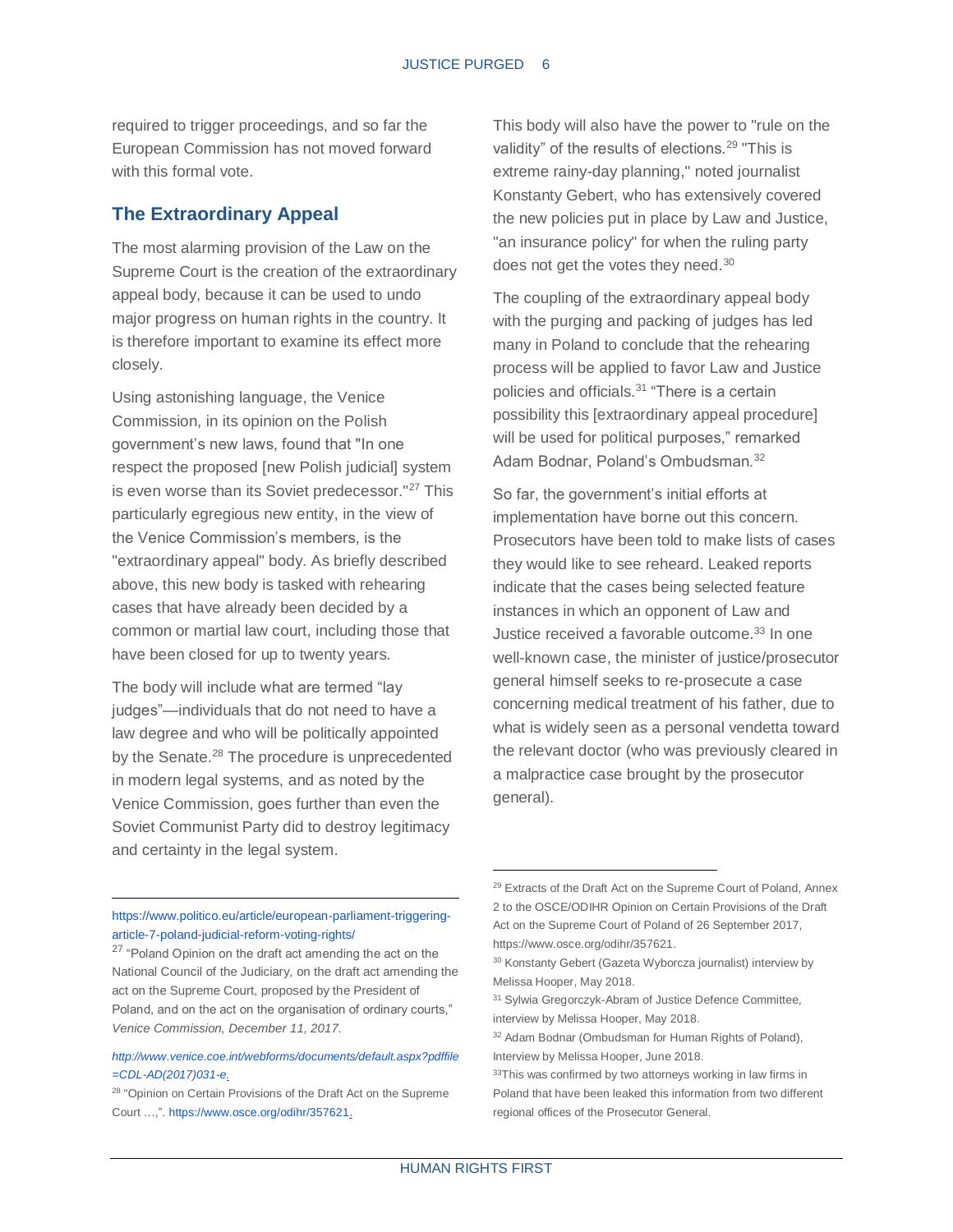### **Attacks on Independent Media**

As relayed to Human Rights First during a factfinding mission in May 2018, independent media outlets and journalists fear that they will be one of the major targets of the new procedure, particularly if they have been critical of Law and Justice policies.

#### **Defamation suits**

Agora, the company that owns the country's largest independent newspaper, *Gazeta Wyborcza*, already reports that they have been flooded with cease and desist letters and threats to initiate defamation suits recently brought by the prosecutor general. As of late May, the company had been sued 13 times in the previous two months on defamation-related grounds. <sup>34</sup> Even if Agora wins every case (recenty they have won nearly all of them) they fear the new extraordinary appeal procedure will allow the government to reopen cases to be reheard by loyalist judges more likely to render a "correct" decision.<sup>35</sup>

#### **Antitrust investigations**

The Ministry of Justice is conducting investigations of media outlets, stating that investigators are looking for examples of collusion in publishing news stories. These investigations could result in lawsuits that—even if won by the outlets—could be reheard on extraordinary appeal and overturned.

#### **Criminal prosecution**

l

In one recent, illustrative case, Poland's former minister of justice filed a criminal case against a journalist in lieu of a defamation suit. The journalist, Tomasz Piatek, wrote articles and a book about the former minister's alleged ties with Polish businessmen who in turn associated with

Russian mafia figures. The minister initiated a criminal case against Piatek for "attacking a constitutional organ" and "coercing a civil servant into making a decision." In March 2018, after the minister resigned office on unrelated grounds, the case was dropped. However, the case established the precedent of allowing criminal cases against journalists over their publications.<sup>36</sup>

While not directly related, threats under the extraordinary appeal law can be used in combination with tax litigation and discretionary fines, which the Polish state appears to be using with growing frequency.<sup>37</sup> Media outlets report that they are receiving letters from tax authorities stating that they suddenly owe tax arrears that they were previously unaware of. In one recent case, a TV station owned by an American company, TVN24, was fined the equivalent of \$414,000 for showing political protests without criticizing them. The fine was ultimately revoked after the U.S. government expressed its displeasure to the Polish government. While tax cases and regulatory fines cannot be appealed using the extraordinary appeal process, the rise in such proceedings is concerning.

"It is unprecedented to have the ruling party sue media like it is now doing," said Jaroslaw Kurski, the Editor-in-Chief of *Gazeta Wyborcza*. "They act like a mafia state."<sup>38</sup> When the outlet wins in first instance courts, judges loyal to Minister of Justice Zbigniew Ziobro are happy to rule against them on

<sup>34</sup> Wanda Rapaczynska (Journalist at Gazeta Wyborcza) , May 2018.

<sup>35</sup> Piotr Stasinski (Deputy Editor-in-Chief, Gazeta Wyborcza), Interview by Melissa Hooper, May 2018.

<sup>36</sup> Daphne Pellegrino (Program Officer at Reporters Without Borders) email message on June 5, 2018.

<sup>&</sup>lt;sup>37</sup> Note that the extraordinary appeal concerns decisions issued only by the common courts and martial law courts. The appeal is not available for use regarding decisions issued by administrative courts, i.e. cases concerning taxes, access to public information, and most asylum-related cases.

<sup>38</sup> Jaroslow Kurski (Editor-in-Chief, Gazeta Wyborcza) interview by Melissa Hooper, May 2018.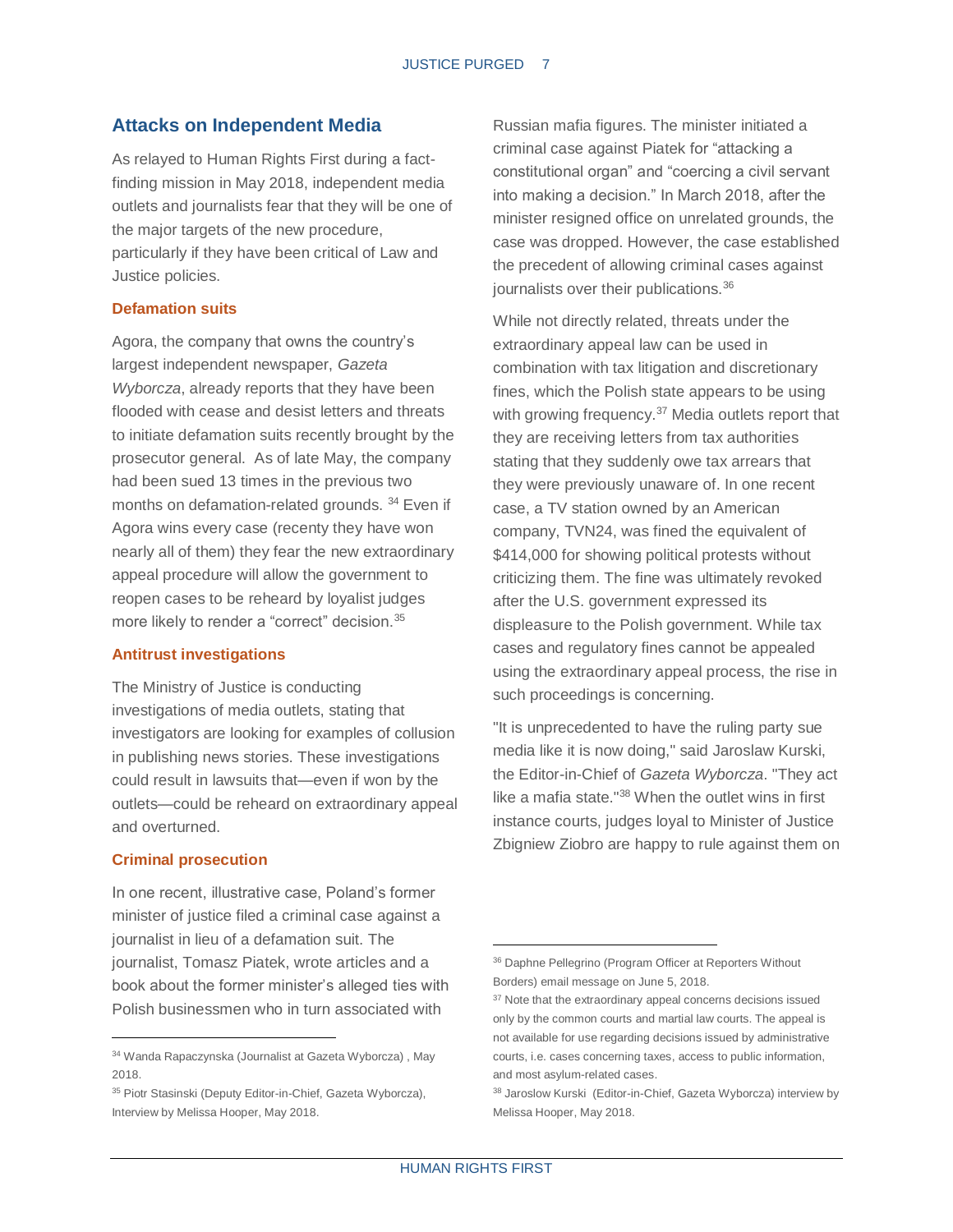review. "This is a mechanism of opportunism for judges," he added.<sup>39</sup>

# **Undermining Individual Rights and Freedoms**

When it comes to NGOs, protest movements, and other government critics, Poland's governing majority is using a number of tools to silence critics and limit their activities; the extraordinary appeal adds to this arsenal. Under the new extraordinary appeal procedure, the government could go even further.

#### **Shutdown of NGOs and other organizations**

Under current law, each NGO in Poland must be supervised by a government ministry, with the responsible ministry varying by organization. In May 2018, the Ministry of the Interior, which oversees an organization registered as the Foundation for the Citizens of the Republic, filed a motion to place the organization in receivership in response to public demonstrations that it organized.<sup>40</sup> This case is currently pending in a regional court. In a similar case, the Ministry of Foreign Affairs submitted a motion in 2017 to place in receivership the non-profit Open Dialogue Foundation after that group organized protests against the new laws on the judiciary.<sup>41</sup> In December 2017, a lower court dismissed the case. The extraordinary appeal procedure could be used to reopen any motion to place an NGO in receivership, effectively giving the government control over the organization and the ability to terminate its activities.

l

#### **Roll back rights for marginalized groups.**

Many Polish NGOs employ impact litigation as a means to change law and policy in support of marginalized groups such as refugees, LGBT groups, and ethnic and religious minorities. The government may use extraordinary appeals to roll back the rights gained for these groups. Gains in equal rights and access to justice may have to be re-fought and could be undone through the extraordinary appeal process.<sup>42</sup>

## **Institute criminal proceedings against opponents**

Since Law and Justice came to power, there have been more than one hundred detentions and criminal cases filed against individuals that have spoken out against government policies.<sup>43</sup> Those charged have included participants in the Black Protests (protests against strict laws against all access to abortion), and Dignity Marches in support of women's rights, Citizens of the Republic, an NGO that challenges the government's preservation of protest space for pro-government protesters, and Green Party

<sup>39</sup> Jaroslow Kurski (Gazeta Wyborcza) interview by Melissa Hooper, May 2018.

<sup>40</sup> "Citizen's Declaration," *Obywatele RP (Citizens of the Republic).*  May 2018, press release on file with Human Rights First.

<sup>41</sup> Malgorzata Szuleka, Attorney at Helsinki Foundation of Human Rights interview by Melissa Hooper, June 2018.

<sup>42</sup> Malgorzata Szuleka, Attorney at Helsinki Foundation of Human Rights interview by Melissa Hooper, June 2018.; "Foreigner awarded compensation for her placement at guarded centre," *Helsinki Foundation of Human Rights*. March 20, 2015. [http://www.hfhr.pl/en/foreigner-awarded-compensation-for-her](http://www.hfhr.pl/en/foreigner-awarded-compensation-for-her-placement-at-guarded-centre/)[placement-at-guarded-centre/](http://www.hfhr.pl/en/foreigner-awarded-compensation-for-her-placement-at-guarded-centre/) (right of immigrants and refugees not to be detained); Vanessa Gera, *Poland's Supreme Court rules against printer who refused to make banners for LGBT+ group*, The Independent, (June 8, 2018)

[https://www.independent.co.uk/news/world/europe/poland-printer](https://www.independent.co.uk/news/world/europe/poland-printer-lgbt-group-refuse-work-supreme-court-ruling-gay-rights-a8399936.html)[lgbt-group-refuse-work-supreme-court-ruling-gay-rights](https://www.independent.co.uk/news/world/europe/poland-printer-lgbt-group-refuse-work-supreme-court-ruling-gay-rights-a8399936.html)[a8399936.html](https://www.independent.co.uk/news/world/europe/poland-printer-lgbt-group-refuse-work-supreme-court-ruling-gay-rights-a8399936.html) (prohibiting discrimination against LGBT groups in a case that closely resembles the recent U.S. Supreme Court case *Masterpiece Cakeshop, Ltd. V. Colorado Civil Rights Commission*).

<sup>43</sup> See the monthly bulletins put out by Citizens of the Republic of Poland/ Obywatele RP that detail police reactions to major protests (in Polish)[: https://obywatelerp.org/biuletyn-obywateli-rp-3](https://obywatelerp.org/biuletyn-obywateli-rp-3-listopada-5-grudnia-2017/) [listopada-5-grudnia-2017/;](https://obywatelerp.org/biuletyn-obywateli-rp-3-listopada-5-grudnia-2017/) [https://obywatelerp.org/biuletyn](https://obywatelerp.org/biuletyn-obywateli-rp-6-grudnia-2017-6-stycznia-2018/)[obywateli-rp-6-grudnia-2017-6-stycznia-2018/](https://obywatelerp.org/biuletyn-obywateli-rp-6-grudnia-2017-6-stycznia-2018/) ; [https://obywatelerp.org/biuletyn-obywateli-rp-1-28-lutego-2018/;](https://obywatelerp.org/biuletyn-obywateli-rp-1-28-lutego-2018/) 

<https://obywatelerp.org/biuletyn-obywateli-rp-kwiecien-2018/> .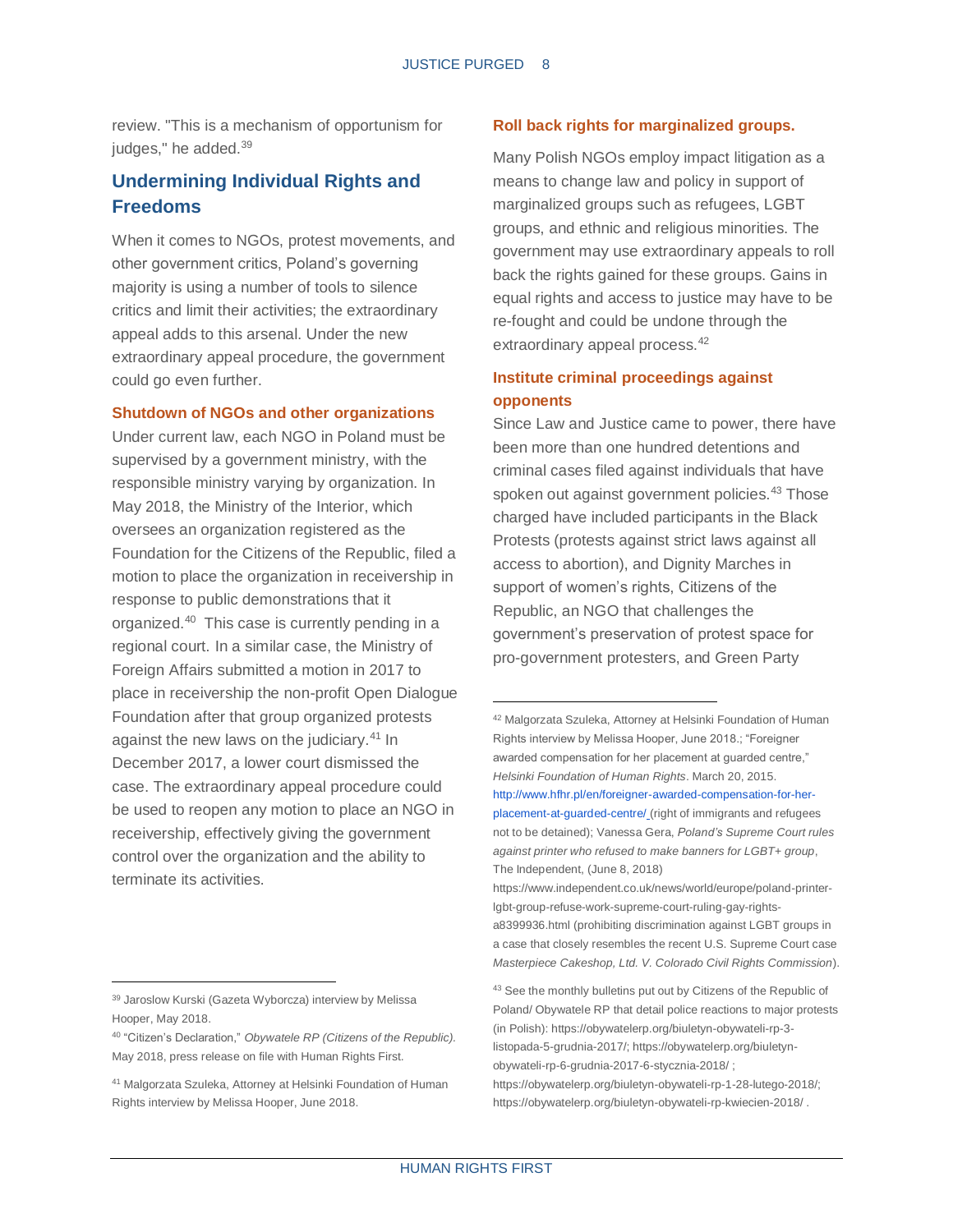activists.<sup>44</sup> Although most of those charged have not been found guilty of the charges, including insulting police officers, participating in an unsanctioned protest, or crossing a barricade, their cases could be reopened and proceedings reinstituted.

# **Party Loyalty in the Judiciary: Independent Judges as the Worst Kind of Humans**

Human Rights First's recent investigation indicates that the judicial disciplinary system is being used to conduct politicized investigations of judges that rule in ways that are not aligned with the Law and Justice party. The judicial disciplinary body has been given broad powers to investigate those that are perceived to disagree with the government. And soon it will have a large budget with which to do so.<sup>45</sup>

"There is immense pressure on judges to make decisions in line with government thinking," noted Jakub Wisniewski, Director of GLOBSEC Policy Institute and a former member of the Polish Ministry of Foreign Affairs. According to Wisniewski and others, this culling of the judiciary is part of a broad de-professionalizing of the government. "Many people who have been absolutely apolitical and worked for previous governments – civil servants, bureaucrats, specialists in their fields, have been treated like political figures – with distrust and discrimination. A lot of them have either left or been

marginalized...some have been sacked."<sup>46</sup> Wisniewski himself was let go after having worked as a civil servant under the prior government.

As of April 30, the Helsinki Foundation for Human Rights found that the minister of justice had used the power granted to him by the Law on Ordinary Courts (passed in December 2017) to force out regional court presidents and deputy presidents in 149 cases—turning over one-third of regional leadership.<sup>47</sup> As these new court presidents take the bench, they are using their power to order judges in their regions to face disciplinary proceedings.<sup>48</sup> Investigations may include a review of case files and case decisions, and in some cases interviews with individuals that have engaged with the judges in business. Judges may be investigated, sentenced, and expelled in absentia, according to Sylwia Gregorczyk-Abram of Justice Defence Committee.<sup>49</sup> Ongoing investigations are targeting judges that are critical of the government.

"The new disciplinary system is being used as a political tool," according to a law firm partner who focuses on medical-related cases.<sup>50</sup> "Every aspect of a judge's work, and even their life, is now governed by the ruling party," added a partner at a different firm.<sup>51</sup> These two corporate lawyers started an organization on June 4, 2018 called the Justice Defence Committee (KOS in Polish). The

 $\overline{\phantom{a}}$ 

<sup>44</sup> One of the latest examples is a case involving Green Party activists: "Court rules for Green Party activists: pro-women rights poster does not ...." *Helsinki Foundation of Human Rights.*  [http://www.hfhr.pl/en/court-rules-for-green-party-activists-pro](http://www.hfhr.pl/en/court-rules-for-green-party-activists-pro-women-rights-poster-does-not-insult-ww2-resistance-symbol/)[women-rights-poster-does-not-insult-ww2-resistance-symbol/.](http://www.hfhr.pl/en/court-rules-for-green-party-activists-pro-women-rights-poster-does-not-insult-ww2-resistance-symbol/)

<sup>45</sup> New mode of disciplinary proceedings in respect of judges and members of other legal professions in Poland, Themis Association of Judges, Dariusz Mazur, April 2018 (on file with Human Rights First).

<sup>46</sup> Jakub Wisnewski, Director of GLOBSEC think tank, Interview with Melissa Hooper, May 23 2018.

<sup>47</sup> Małgorzata Szuleka.Twitter Post. April 30, 2018. 4:51am. [https://twitter.com/m\\_szuleka/status/990917495337910272.](https://twitter.com/m_szuleka/status/990917495337910272); "It starts with the personnel." *Helsinki Foundation of Human Rights.* [http://www.hfhr.pl/wp-content/uploads/2018/04/It](http://www.hfhr.pl/wp-content/uploads/2018/04/It-starts-with-the-personnel.pdf)[starts-with-the-personnel.pdf.](http://www.hfhr.pl/wp-content/uploads/2018/04/It-starts-with-the-personnel.pdf)

<sup>48</sup> Jaroslaw Kurski (Editor in Chief of Gazeta Wyborcza) and Piotr Stasinski (Deputy Editor in Chief), interview by Melissa Hooper, May 2018.

<sup>49</sup> Sylwia Gregorczyk-Abram (Law Firm Partner) and Justice Defence Committee, interview by Melissa Hooper, May 2018.

<sup>50</sup> Justice Defense Committee, Interview by Melissa Hooper, May 2018.

<sup>51</sup> Justice Defence Committee, Interview by Melissa Hooper, May 2018; Sylwia Gregorczyk-Abram, Interview by Melissa Hooper, May 2018.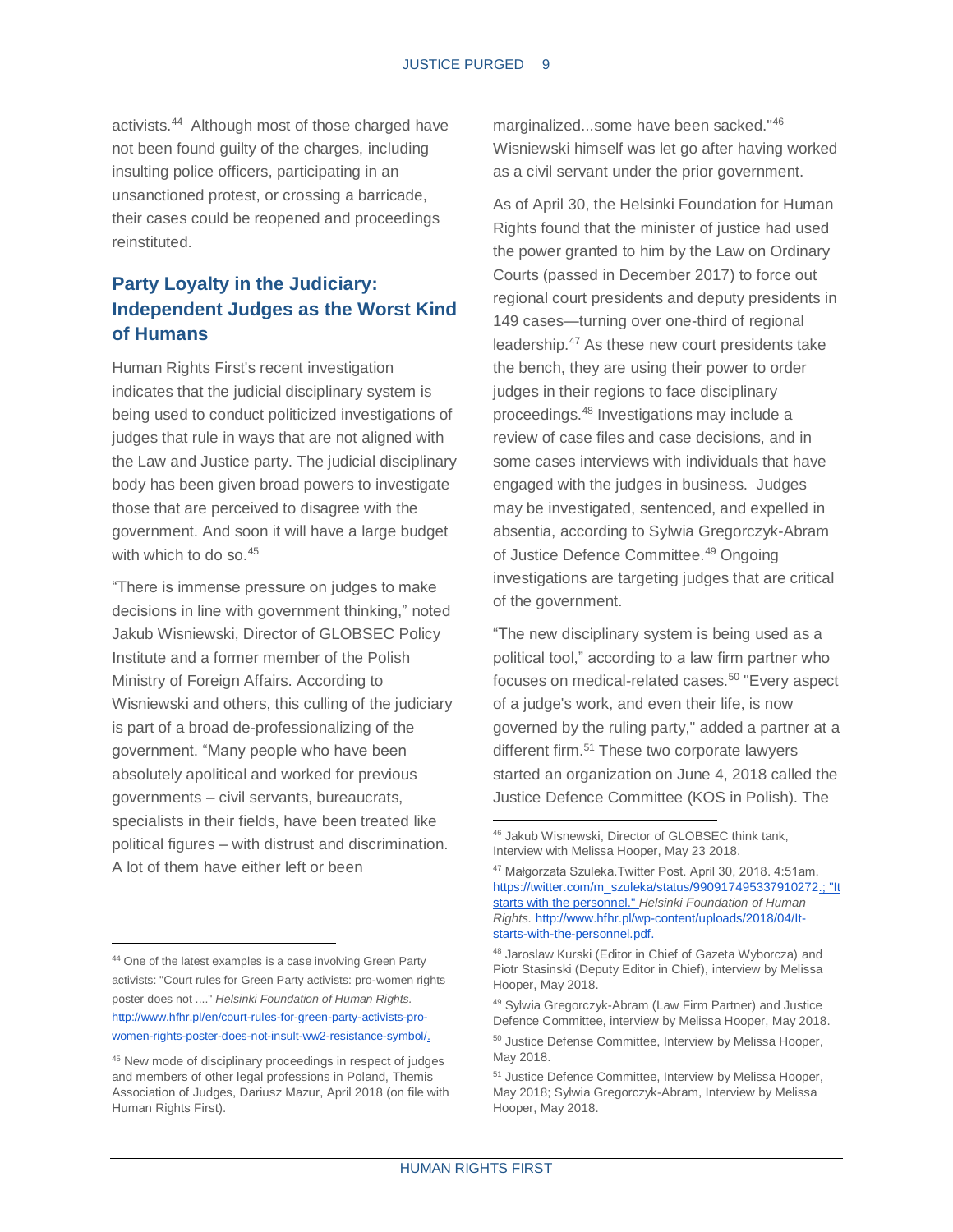l

date and name are significant – the date is the anniversary of the first free election in Poland held in 1989, and the name is a reference to the original name of the Workers' Defence Committee (KOR), a political entity that was repressed by the country's communist regime. The KOS was formed because of the increase in "cases of interference of the authorities in the independence of judges and the sovereignty of other legal professionals, including by initiating disciplinary actions, personal attacks and other forms of pressure."<sup>52</sup>

Both KOS and journalists in Poland, including Christian Davies of *The Guardian*, have documented a recent surge of incidents of judges being investigated, summoned to appear before ethics committees, and threatened with disciplinary or criminal charges. The judges are being targeted for acts that include ruling against the government when it acts illegally and speaking out in support of rule of law.<sup>53</sup> Judges have also been threatened with physical violence, been placed under surveillance, and had their family members harassed and surveilled. In one case a judge's home was attacked.<sup>54</sup> The Guardian recently reported that "judges have complained of a 'state-led campaign of intimidation and harassment," <sup>55</sup> in which they are subjected to

l

allegations of corruption, and are targeted with hate campaigns orchestrated by leading Law and Justice politicians.<sup>56</sup> Judges who report these attacks do so under threat for their own safety.<sup>57</sup> A Law and Justice member of parliament, who is also now a member of the commission that conducts ethical reviews of judges, recently said that Poland should send judges to North Koreanstyle reeducation camps.<sup>58</sup>

In September 2017, the government paid the Polish National Foundation—a recently-created entity some have likened to a government propaganda mouthpiece<sup>59</sup>--the equivalent of 4.5 million Euro to conduct a billboard campaign against Poland's judges.<sup>60</sup> This amount is more than some presidential candidates spend to campaign for office in Poland.<sup>61</sup> Said one judge who is particularly disliked by the government for

<sup>52</sup> Hooper, Melissa. Twitter Post. June 4, 2018. 1:02pm. <https://twitter.com/melhoop10/status/1003728653153337344> <sup>53</sup> Christian Davies, 'They're trying to break me': Polish judges face state-led intimidation, *The Guardian*, June 19, 2018, [https://www.theguardian.com/world/2018/jun/19/theyre-trying-to](https://www.theguardian.com/world/2018/jun/19/theyre-trying-to-break-me-polish-judges-face-state-led-intimidation)[break-me-polish-judges-face-state-led-intimidation.](https://www.theguardian.com/world/2018/jun/19/theyre-trying-to-break-me-polish-judges-face-state-led-intimidation) <sup>54</sup> Ibid. Christian Davies describes the cases of Waldemar Zurek, Wojciech Laczewski, and Igor Tuleya in his article. Human Rights First is also aware of pressure targeting Dariusz Mazur and Dominik Czeszkiewicz. Discussion of Czeszkiewicz's case can be found in a press release entitled Disciplinary case of judge Czeszkiewicz, Themis Association of Judges, May 2018, on file with Human Rights First.

<sup>55</sup> Christian Davies, "'They're trying to break me': Polish judges face state-led intimidation," *The Guardian*, June 19, 2018, [https://www.theguardian.com/world/2018/jun/19/theyre-trying-to](https://www.theguardian.com/world/2018/jun/19/theyre-trying-to-break-me-polish-judges-face-state-led-intimidation)[break-me-polish-judges-face-state-led-intimidation](https://www.theguardian.com/world/2018/jun/19/theyre-trying-to-break-me-polish-judges-face-state-led-intimidation)

<sup>56</sup> Ibid. See also Dariusz Mazur and Waldemar Zurek, "So called 'Good change' in the Polish system of the administration of justice," *Public Prosecutor*, updated October 6, 2017.

[http://www.krs.pl/admin/files/nksp%20wersja%20angielska%20%2](http://www.krs.pl/admin/files/nksp%20wersja%20angielska%20%2020170117%201.pdf) [020170117%201.pdf](http://www.krs.pl/admin/files/nksp%20wersja%20angielska%20%2020170117%201.pdf)

<sup>57</sup> Partner at Denton's Law Firm, interview by Melissa Hooper, May 2018.

<sup>58</sup> Christian Davies, "'They're trying to break me': Polish judges face state-led intimidation," *The Guardian*, June 19, 2018, [https://www.theguardian.com/world/2018/jun/19/theyre-trying-to](https://www.theguardian.com/world/2018/jun/19/theyre-trying-to-break-me-polish-judges-face-state-led-intimidation)[break-me-polish-judges-face-state-led-intimidation.](https://www.theguardian.com/world/2018/jun/19/theyre-trying-to-break-me-polish-judges-face-state-led-intimidation)

<sup>59</sup> Aleksandra Pawlicka, "Fundacja Partyjnej Promocji," *Newsweek Polska*, 201[7 http://www.newsweek.pl/plus/polska/polska-fundacja](http://www.newsweek.pl/plus/polska/polska-fundacja-narodowa-wspiera-propagande-pis-i-reforme-sadow,artykuly,416121,1,z.html)[narodowa-wspiera-propagande-pis-i-reforme](http://www.newsweek.pl/plus/polska/polska-fundacja-narodowa-wspiera-propagande-pis-i-reforme-sadow,artykuly,416121,1,z.html)[sadow,artykuly,416121,1,z.html.](http://www.newsweek.pl/plus/polska/polska-fundacja-narodowa-wspiera-propagande-pis-i-reforme-sadow,artykuly,416121,1,z.html)

<sup>&</sup>lt;sup>60</sup> The Foundation, funded by mandatory grants from state-owned companies, has a total budget of \$200 million Polish zloty, or \$54 million, which is more than any other NGO or quasi-NGO has ever received in Poland. Marcin Antosiewicz, "Nareszcie wiemy, ile pieniedzy ma PFN i na co dokladnie je wydaje," *Newsweek Polska*, (April 23, 2018[\) http://www.newsweek.pl/polska/polityka/polska](http://www.newsweek.pl/polska/polityka/polska-fundacja-narodowa-jakim-budzetem-dysponuje-i-na-co-go-wydaje-,artykuly,426363,1.html)[fundacja-narodowa-jakim-budzetem-dysponuje-i-na-co-go-wydaje-](http://www.newsweek.pl/polska/polityka/polska-fundacja-narodowa-jakim-budzetem-dysponuje-i-na-co-go-wydaje-,artykuly,426363,1.html) [,artykuly,426363,1.html](http://www.newsweek.pl/polska/polityka/polska-fundacja-narodowa-jakim-budzetem-dysponuje-i-na-co-go-wydaje-,artykuly,426363,1.html) (in Polish).

<sup>61</sup> Dariusz Mazur and Waldemar Zurek, "So called 'Good change' in the Polish system of the administration of justice, Bonn University, [https://www.jura.uni-](https://www.jura.uni-bonn.de/fileadmin/Fachbereich_Rechtswissenschaft/Einrichtungen/Lehrstuehle/Sanders/Dokumente/Good_change_-_7_October_2017_-_word.pdf)

[bonn.de/fileadmin/Fachbereich\\_Rechtswissenschaft/Einrichtungen/](https://www.jura.uni-bonn.de/fileadmin/Fachbereich_Rechtswissenschaft/Einrichtungen/Lehrstuehle/Sanders/Dokumente/Good_change_-_7_October_2017_-_word.pdf) [Lehrstuehle/Sanders/Dokumente/Good\\_change\\_-](https://www.jura.uni-bonn.de/fileadmin/Fachbereich_Rechtswissenschaft/Einrichtungen/Lehrstuehle/Sanders/Dokumente/Good_change_-_7_October_2017_-_word.pdf) [\\_7\\_October\\_2017\\_-\\_word.pdf](https://www.jura.uni-bonn.de/fileadmin/Fachbereich_Rechtswissenschaft/Einrichtungen/Lehrstuehle/Sanders/Dokumente/Good_change_-_7_October_2017_-_word.pdf) .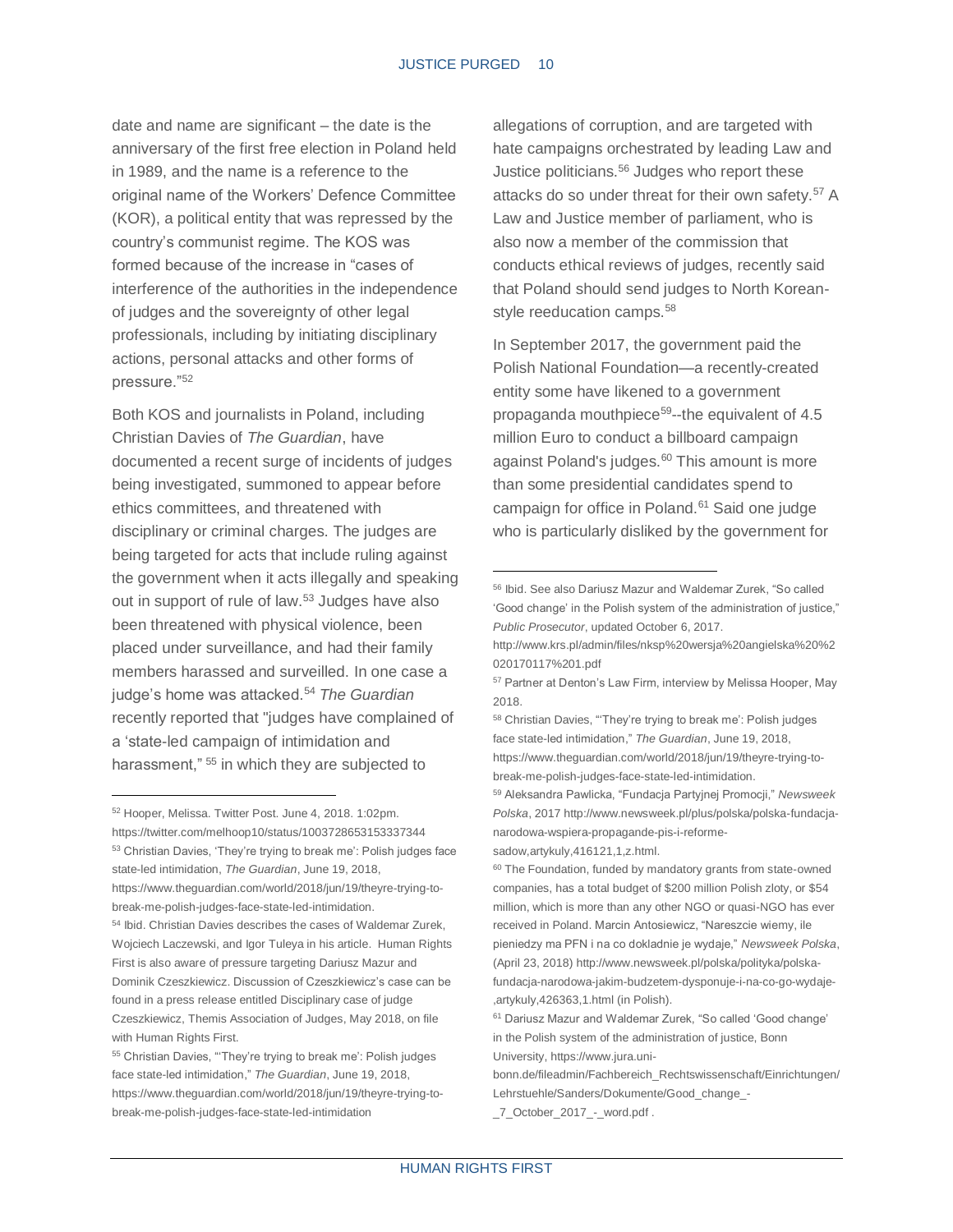what his supporters describe as his commitment to rule of law, "According to the Polish Government, [a judge] is the worst kind of human."<sup>62</sup>

## **The Holocaust Law and Judicial Review**

The resolution of Poland's recently passed and highly contentious law on the Holocaust, which criminalized discussions of Polish culpability in that genocide, is also affected by the government's attacks on the country's judiciary. Since the law's January 2018 passage, both Israel and the United States have criticized the law's violations of free speech and strongly urged the government to repeal it.<sup>63</sup> Instead, President Duda announced that he would refer the criminal portions of the law to the Constitutional Tribunal. As detailed above, the Tribunal, which is charged with interpreting the Constitution, was unconstitutionally placed under political control by Law and Justice in 2015.<sup>64</sup> Given this state of affairs, it was highly likely the Tribunal would have ruled in accordance with the government's wishes.

However, even after Duda's announcement, international pressure continued and the government seemed unsure how to respond**.** On

l

[https://www.state.gov/r/pa/prs/ps/2018/01/277802.htm.;](https://www.state.gov/r/pa/prs/ps/2018/01/277802.htm) Rex W. Tillerson, "Recent Legislation in Poland". *U.S. Department of State.*  February 6, 2018.

June 14, the Tribunal announced it would review the "Holocaust Law" by August 2018.<sup>65</sup> This was not an ideal way out, because the review would have violated Law and Justice's own laws, passed in 2015, which require the Tribunal hear cases in the order that they are filed.<sup>66</sup>

It was clear Law and Justice put itself in a bind by stating it would not repeal the law. "They have left themselves only bad choices," said Konstanty Gebert in May.<sup>67</sup> "They either have to violate their own laws, or let the law stay and harm their international relationships."

But when international pressure did not abate, the government capitulated, albeit in a procedure as slapdash as that used to pass the law: on June 27 (just as this report was going to press), an amendment was introduced in the Sejm to repeal the criminal provisions. The measure took most of the Sejm—including most Law and Justice representatives—by surprise. Kaczynski ordered all Law and Justice members to vote in favor, though he was too sick to appear and vote himself. The Senate also did as instructed, approving the measure the very same day; by the end of the day Duda signed it. In twelve hours the criminal provisions were gone, an example of what can be accomplished if the United States holds a clear line with respect to a harmful policy in Poland.

# **Effects of the Destruction of Rule of Law: An Unreliable Partner?**

Despite viewing its assault on Poland's courts as an existential, and thus largely non-negotiable project, Law and Justice's efforts at judicial

<sup>&</sup>lt;sup>62</sup> Judge Dariusz Mazur, Presiding Judge of the Third Division, Krakow Regional Court, and member of Themis Association of Judges, email exchange, June 2018.

<sup>63</sup> Heather Nauert. "Legislation in Poland Regarding Crimes Committed During the Holocaust", *U.S. Department of State.*  January 31, 2018.

[https://www.state.gov/secretary/20172018tillerson/remarks/2018/0](https://www.state.gov/secretary/20172018tillerson/remarks/2018/02/278020.htm) [2/278020.htm.](https://www.state.gov/secretary/20172018tillerson/remarks/2018/02/278020.htm)

<sup>&</sup>lt;sup>64</sup> "Report of the Special Rapporteur on the independence of judges and lawyers on his mission to Poland," United Nations General Assembly Human Rights Council, June 2018, [http://ap.ohchr.org/documents/dpage\\_e.aspx?si=A/HRC/38/38/Add](http://ap.ohchr.org/documents/dpage_e.aspx?si=A/HRC/38/38/Add.1) [.1](http://ap.ohchr.org/documents/dpage_e.aspx?si=A/HRC/38/38/Add.1) .

<sup>65</sup> Szuleka, Malgorzata. Twitter Post. June 14, 2018. 1:16pm. [https://twitter.com/m\\_szuleka/status/1006993669835063305.](https://twitter.com/m_szuleka/status/1006993669835063305)

<sup>66</sup> Representative of American Jewish Committee, interview by Melissa Hooper, May 2018.

<sup>67</sup> Konstanty Gebert (Gazeta Wyborcza journalist) interview by Melissa Hooper, May 2018, (statement made prior to the announcement that the Tribunal would review the case in August).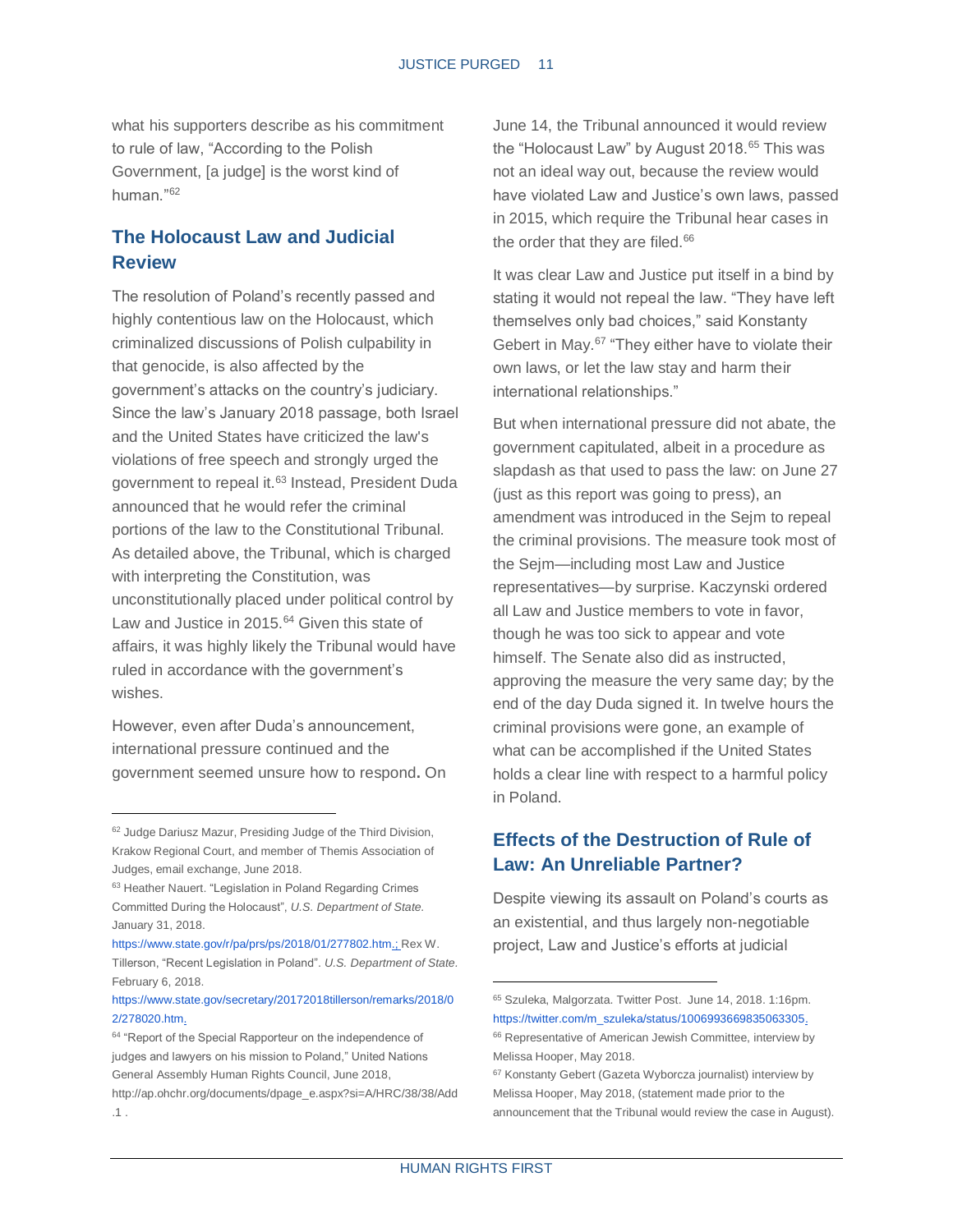"reform" are proving increasingly costly to the country in economic, political, and diplomatic terms. Described below are impacts as described to Human Rights First.

#### **Business Community**

"American businesses have told me they worry about the complete instability of the legal system," said one lawyer who works with investors considering coming to Poland.<sup>68</sup> She continued, "in advising clients who want to develop businesses here, I have to tell them that the justice system is unstable, [and] that in six months it will be completely altered and I cannot tell them what it will look like." As a result of the transformation of the legal system, "when investors consider whether to build a factory in Slovakia or in Poland, they will now clearly favor Slovakia."<sup>69</sup> The former Polish ambassador to the United States noted that Law and Justice has even tried to take over the business community by giving contracts and deals to its loyal connections.<sup>70</sup> "Even the business community has been coopted," he said.

#### **International Community**

l

While remaining a steadfast American ally, Law and Justice's policies are breeding unpredictability. At times, they are also breeding tension within the U.S.-Poland bilateral relationship, as evidenced by the January 2018 passage of the Holocaust Law. "Passing that law showed they can't read the room," noted Radolsaw Markowski, a political scientist and professor at Budapest's Central European University and the University of Social Sciences

<sup>68</sup> Partner at a Polish law firm, interview by Melissa Hooper, May 2018.

and Humanities in Warsaw.<sup>71</sup> "PiS believes that all is well with its relationship with the U.S.," said Michal Baronowski of the German Marshall Fund. "It is not trying to fix current issues that harm the relationship."<sup>72</sup> "They are not strategic," agreed Konstanty Gebert. "PiS thinks they can control [the reform of the justice system], but it can get out of control."<sup>73</sup>

"Poland is being marginalized in international relations. We've alienated the EU, Israel, France, and Germany; not even Central Europe takes us seriously," added Markowski, the political scientist.<sup>74</sup> "We're even backstabbing our closest ally, Ukraine," added journalist Konstanty Gebert. If Poland is unable to cooperate with other American allies, this should be a point of concern for the United States. Peter Kreko, Director of the Hungary-based think tank Political Capital, agrees. "Poland's ideological and fanatical bent makes it more difficult to make a deal with the Poles, and makes it harder to ensure that Poland will coordinate with the U.S. and with NATO…. They are an unreliable partner.…The government is always ready to engage in symbolic conflicts," for example the Holocaust Law. <sup>75</sup> This tendency makes the Polish government "a troublemaker".<sup>76</sup>

<sup>69</sup> Partner at a Polish law firm, interview by Melissa Hooper, May 2018.; Konstanty Gebert (Gazeta Wyborcza journalist and expert on Jewish life in Poland) interview by Melissa Hooper, May 2018. <sup>70</sup> Ryszard Schnepf, former Ambassador to the United States from Poland, interview by Melissa Hooper, May 2018.

<sup>71</sup> Radolsaw Markowski (Political scientist and Professor at University of Social Sciences and Humanities, Warsaw (SWPS) and at Central European University in Budapest (CEU)) interview by Melissa Hooper, May 2018.

<sup>72</sup> Michal Baronowski (Director of the German Marshall Fund, Warsaw) interview by Melissa Hooper, May 2018.

<sup>73</sup> Konstanty Gebert (Gazeta Wyborcza journalist) interview by Melissa Hooper, May 2018.

<sup>74</sup> Radoslaw Markowski, Political Scientist and Professor at Central European University, Budapest, and University of Social Sciences and Humanities (SWPS), Warsaw, Interview by Melissa Hooper, May 2018.

<sup>75</sup> Peter Kreko (Director, Political Capital Institute) interview by Melissa Hooper, May 2018.

<sup>76</sup> Peter Kreko (Director, Political Capital Institute) interview by Melissa Hooper, May 2018.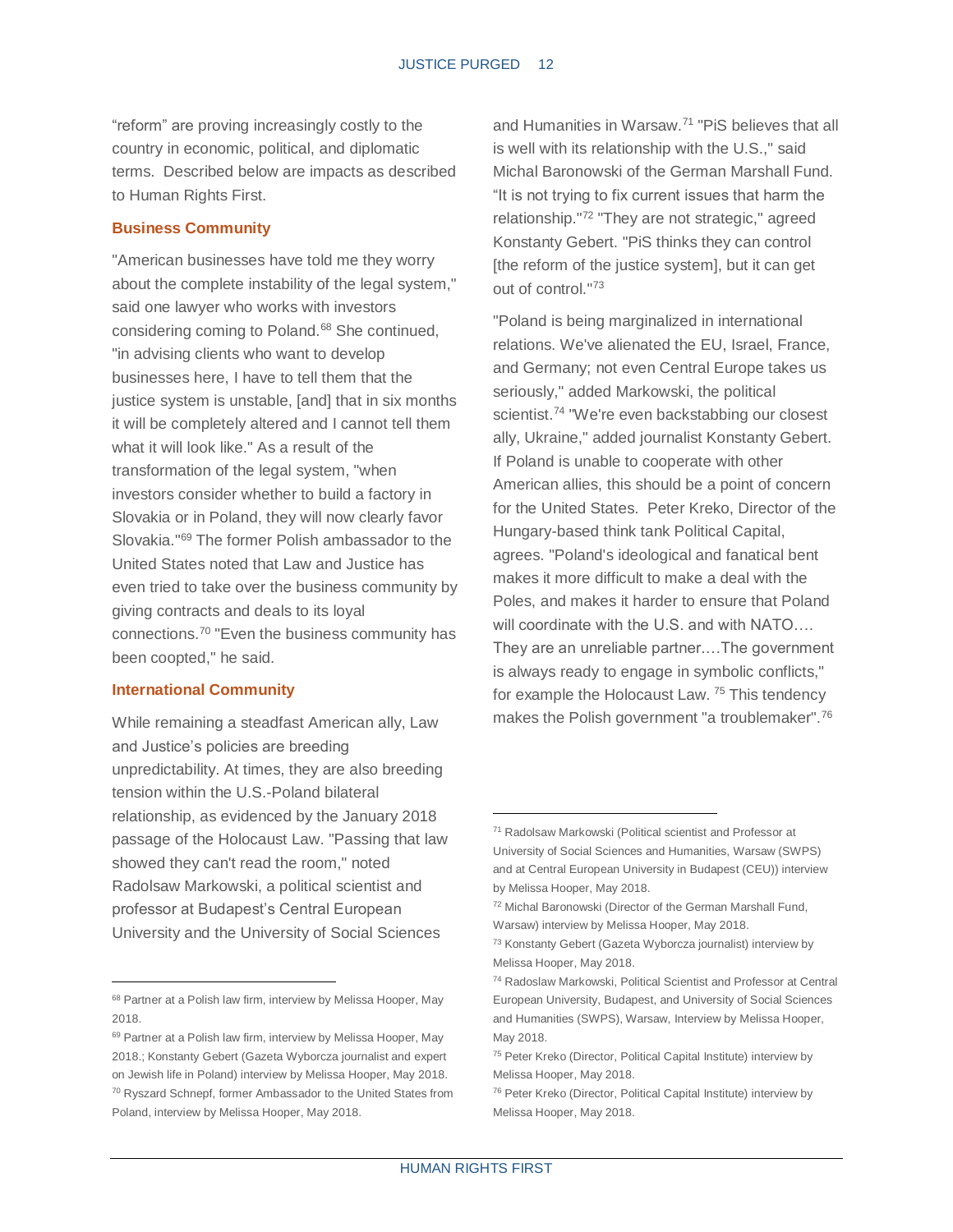#### **Decreased civic trust**

"The government's attacks on democratic institutions have further polarized an already divided public. A recent Eurobarometer survey showed that the Polish public gives significantly higher ratings to the European Commission and Parliament than the Polish government and national parliament," said Dr. Jacek Kuharczyk, policy analyst and president of the Institute of Public Affairs, a non-partisan think tank in Warsaw.<sup>77</sup>

"The quality of the judiciary is poor now," added Radislaw Markowski.

A representative of the American Jewish Committee noted, "[Law and Justice] policies give too much discretionary power to individuals with no accountability…In normal circumstances, the current head of the Constitutional Tribunal wouldn't be [considered] qualified to do his job."

<sup>78</sup>The party is focused on finding loyal, not qualified, judges.

# **U.S. Mixed Messages Enable Anti-Democratic Trends**

While the United States remains Poland's closest ally, and the most likely friend of Poland to advocate for the preservation of democratic institutions, many Poles concerned with their government's actions don't view the United States as appropriately voicing its concerns. Some

l 77 expressed the sentiment that the United States is overly-focused on a narrow definition of security in its bilateral relationship with Poland, failing to see links between security and rule of law, judicial independence, and the protection of rightsprotecting institutions. Many urge U.S. officials to use the close relationship between the two countries as a conduit for constructive engagement on issues of checks and balances, rather than as a reason to keep silent.

"If the EU and U.S. allow this to happen without speaking out, this will be a message to other governments that everything is allowed in the EU. Everything is allowed if they will allow it," said Milosz Hodun of Nowoczesna, an opposition political party.<sup>79</sup>

The U.S. silence sends a message out widely, not just to the Polish government. "If the U.S. communicates that rule of law issues and [not following] the Constitution are not a problem, it communicates this to many states in the EU," noted Michal Baronowski of the German Marshall Fund.<sup>80</sup> The European Network of Councils for the Judiciary (ENCJ) noted that the failure of the EU and U.S. to respond to Poland's backsliding has already produced emulators. "The disease of Poland and Hungary could spread. It could spread to the neighbouring countries," said the head of the ENCJ, Dutchman Kees Sterk. He added "Who says it won't spread to other parts of Europe?"81

Some emphasized the power of the U.S. to trigger change in Poland, and its role as a source of hope. "Poland is not Turkey or Hungary; it is not a hopeless case. There is a strong civil society

[poland-hungary-could-spread-judicial-body-chief-idUSKCN1IW2KK](https://www.reuters.com/article/us-eu-courts/court-disease-in-poland-hungary-could-spread-judicial-body-chief-idUSKCN1IW2KK)

[http://ec.europa.eu/commfrontoffice/publicopinion/index.cfm/Chart/i](http://ec.europa.eu/commfrontoffice/publicopinion/index.cfm/Chart/index) [ndex;](http://ec.europa.eu/commfrontoffice/publicopinion/index.cfm/Chart/index) see also Chapman, Annabelle, Twitter post June 26, 2018, [https://twitter.com/AB\\_Chapman/status/1011546469390745600](https://twitter.com/AB_Chapman/status/1011546469390745600) (48% of Poles blame the Polish government for dispute with EU; 21% blame EU Commission; 24% blame both).

<sup>78</sup> Opinion of Judge Aileen Donnelly in Minister for Justice and Equality v. Artur Celmer,

[http://www.statewatch.org/news/2018/mar/ireland-Minister-v-](http://www.statewatch.org/news/2018/mar/ireland-Minister-v-Celmer-final.pdf)[Celmer-final.pdf](http://www.statewatch.org/news/2018/mar/ireland-Minister-v-Celmer-final.pdf) ; See also Michelle Stoddart. "Ireland refers landmark Polish extradition case to Europe's top court," *Politico.*  March 13, 2018[, https://www.politico.eu/article/ireland-poland](https://www.politico.eu/article/ireland-poland-extradition-case-referred-to-europe-top-court-ecj/)[extradition-case-referred-to-europe-top-court-ecj/.](https://www.politico.eu/article/ireland-poland-extradition-case-referred-to-europe-top-court-ecj/)

<sup>79</sup> Milosz Hodun (MP of Poland, Nowoczesna Party) interview by Melissa Hooper, May 2018.

<sup>80</sup> Michal Baronowski (Director, German Marshall Fund, Warsaw) Interview by Melissa Hooper, May 2018.

<sup>81</sup> Gabriela Baczynska, "Court 'disease' in Poland, Hungary could spread: judicial body chief," *Reuters*, May 21, 2018, [https://www.reuters.com/article/us-eu-courts/court-disease-in-](https://www.reuters.com/article/us-eu-courts/court-disease-in-poland-hungary-could-spread-judicial-body-chief-idUSKCN1IW2KK)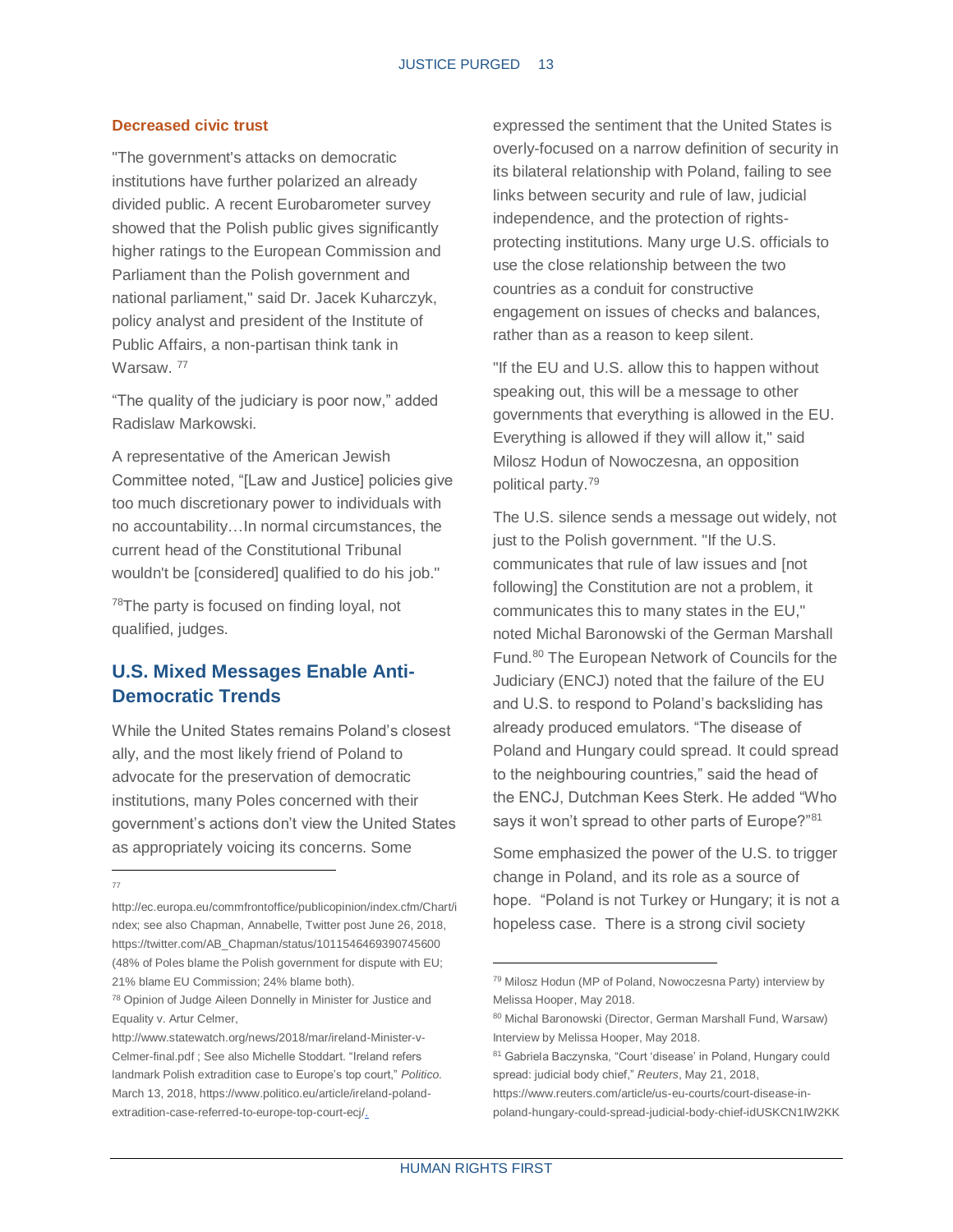here. The situation is reversible if close allies like the U.S. decide to [speak out]," said Jakub Wisniewski,. "Poland must hear that if [it] want[s] to be in the Western club, there are rules [it] needs to follow."<sup>82</sup>

Though some noted that the role of the U.S. appears to be changing, and urged it to maintain its previously principled stance. When the U.S. responded to the fine of \$414,000 against TVN24 (the aforementioned channel owned by U.S. entities) with political pressure, to fix only its own case, "we worried," said the editor of *Gazeta Wyborcza.* "The U.S. acted to protect its business, not to protect the process – this is a real problem for Poles," he added.<sup>83</sup>

"The U.S. failure to criticize rule of law in Poland leads many to be concerned that Trump does not share the EU's values," said Michal Baronowski of German Marshall Fund. Judges and civil society in Poland "feel abandoned by the U.S.," which they previously perceived to be their closest ally, the one that should speak up for democracy when it is under threat.<sup>84</sup>

## **Opening the Door to Russia**

Rule of law deterioration and a deprofessionalization of Poland's judicial, political, and even military sector—as discussed below has a direct negative impact on the security interests that are the foundation of the U.S.- Poland bilateral relationship. The relationship not only rests on a foundation of mutual values, but assumes a certain level of stability and reliability of allied actions. If the United States cannot be sure that allied institutions rest on the same foundation of values, it cannot be sure that these

l

institutions will act in seamless partnership. If there is no guarantee allied institutions will act reliably and predictably—not only in concert with U.S. action, but also in concert with other allies there can be no guarantee of mutual trust.

Likewise, in attacking its own democratic institutions, Poland creates an ever-widening opportunity for Russia to exploit divisions within the country, as well as within the EU and NATO, despite the Polish Government's professed antipathy for the Kremlin.

"The greatest vulnerability to our security is the current polarization of society," said Turkowski. "The temperature of discourse and political conflict keeps rising, and the dominant factions are unable to negotiate with each other."<sup>85</sup> This could paralyze politics, and even lead to a breakdown in society. "There is no 'Polish people' anymore," agreed Konstanty Gebert.<sup>86</sup>

These divisions are easily exploited by elements that seek to sow chaos within the EU and NATO. "Disinformation continues to be a vulnerability," said Dr. Jacek Kucharczyk of the Institute for Public Affairs. "Far-right websites and media that are not transparent in their ownership put out messages that replicate those put out by the Russians"—against the EU and NATO for example. "It is unclear whether they have links to Russia or just have the same opinion, but the result is the same…. They push Poland away from "Europe and the West and from liberal democratic values underpinning Western institutions."<sup>87</sup>

The rhetoric of nationalism contributes to a destabilized environment. "Polish nationalism is

<sup>82</sup> Jakub Wisniewski (Director, GLOBSEC Policy Institute in Bratislava) interview by Melissa Hooper, May 2018.

<sup>83</sup> Jaroslaw Kurski (Editor-in-Chief of Gazeta Wyborcza) Interview by Melissa Hooper, May 2018.

<sup>84</sup> Michal Baronowski (Director of the German Marshall Fund, Warsaw) interview by Melissa Hooper, May 2018.

<sup>85</sup> Andrzej Turkowski (Political Scientist) interview by Melissa Hooper, May 2018.

<sup>86</sup> Andrzej Turkowski (Political Scientist) interview by Melissa Hooper, May 2018.; Konstanty Gebert (Gazeta Wyborcza journalist) interview by Melissa Hooper, May 2018.

<sup>87</sup> Jacek Kucharczyk (Policy analyst and president, Institute of Public Affiars) interview by Melissa Hooper, May 2018.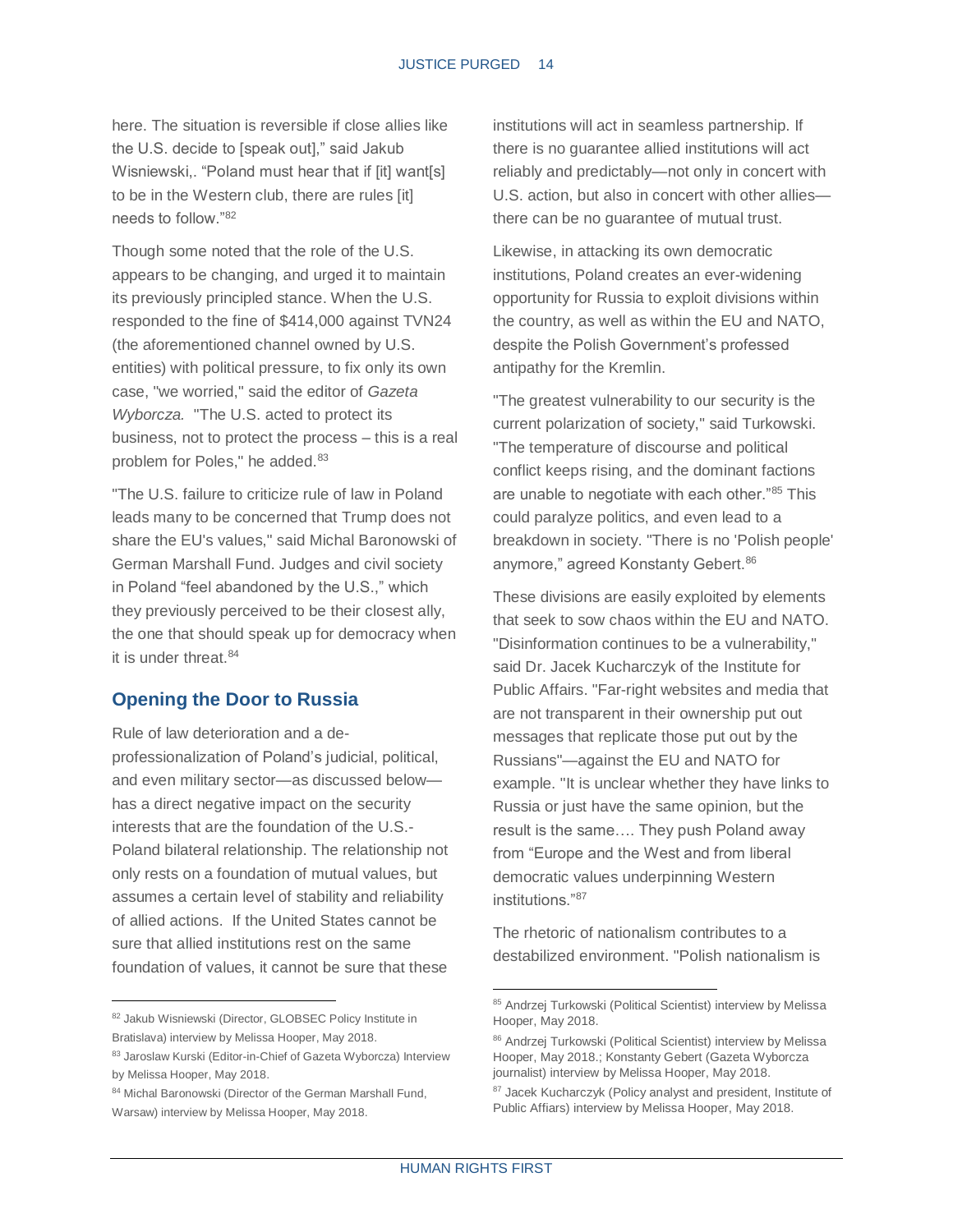destructive for the entire EU," noted Peter Kreko. "It fuels Russian interests and plays right into Russia's hands."<sup>88</sup> It particularly feeds the anti-EU messages that Hungarian Prime Minister Viktor Orban and Law and Justice leader Jaroslaw Kacynski are pushing, which help Russia gain a greater foothold in the region. "Destruction of EU unity is just what Russia wants, so if the United States does not act, in a way it is helping the Russian cause of contributing to disruption of the EU," added an analyst from ODIHR.<sup>89</sup>

The Law and Justice party has also shown support for factions of its coalition that are willing to cooperate with Russia and the far-right. Former minister of defense Antoni Macierewicz was exposed as having links to the far-right, including far-right contacts with links to Russia.<sup>90</sup> Yet, the government allowed him to develop a defense force, known as the Territorial Defense Force, that was not under the military chain of command. Instead, he commanded the force as the Minister of Defense. After it was created, scandals erupted over the fancy new weapons provided the force that were not given to the military, and over the failure to train members. "[The Territorial Defense Force] was not designed to cooperate with NATO or defend Poland against Russia," said Markowski. Gebbert added, "Now the government has a paramilitary force at its disposal, and the concern is that they could use it."<sup>91</sup>

l

Macierewicz was eventually pushed out, in part because he is seen as a far-right conspiracy theorist who does not work well with the West.<sup>92</sup> However, some of Macierewicz's subordinates still staff the Ministry of Defense, and concerns over the influence of the far-right in Poland's defense ministry remain.<sup>93</sup> In addition, the effects of Macierewicz's policies have lingered. For example, as is occurring in other ministries—as shown above in comments from Jakub Wisniewski on the Ministry of Foreign Affairs—Macierewicz purged the military of many skilled officers educated in the West, including in the United States. The purge extended to 70 percent of military generals, according to some estimates.<sup>94</sup> As a result, many of those in the military lack important skills, including English language capability, which impacts cooperation with other NATO forces.<sup>95</sup>

# **Conclusion**

Poland is one of America's closest allies. Since the collapse of its communist system, Poland and the United States have built a strong alliance based on a foundation of democratic values, including rule of law and protection of institutions such as an independent judiciary, free media, and robust civil society. The United States has moved

<sup>88</sup> Peter Kreko (Director, Political Capital Institute) interview by Melissa Hooper, May 2018.

<sup>89</sup> Analyst from the Organization for Democratic Institutions and Human Rights (ODIHR), Interview by Melissa Hooper, May 2018.

<sup>90</sup> Tomasz Piątek, "Co by się działo, gdyby dwa lata temu minister obrony próbował postawić dziennikarza przed prokuraturą wojskową?," Gazeta Wyborcza, July 14, 2017, [https://translate.google.com/translate?hl=en&sl=pl&u=http://wy](https://translate.google.com/translate?hl=en&sl=pl&u=http://wyborcza.pl/0,128956.html%3Ftag%3Dtomasz%2Bpi%25B1tek%26str%3D2_12543298&prev=search) [borcza.pl/0,128956.html%3Ftag%3Dtomasz%2Bpi%25B1tek%](https://translate.google.com/translate?hl=en&sl=pl&u=http://wyborcza.pl/0,128956.html%3Ftag%3Dtomasz%2Bpi%25B1tek%26str%3D2_12543298&prev=search) [26str%3D2\\_12543298&prev=search.](https://translate.google.com/translate?hl=en&sl=pl&u=http://wyborcza.pl/0,128956.html%3Ftag%3Dtomasz%2Bpi%25B1tek%26str%3D2_12543298&prev=search)

<sup>91</sup> Konstanty Gebert (Gazeta Wyborcza journalist) interview by Melissa Hooper, May 2018. Indeed, several interviewees

noted that the requirement that officers speak English has now been waived since so many do not meet the requirement. 92 Jan Cieski, "Polish reshuffle removes controversial ministers,"

*Politico*, January 9, 2018,

[https://www.politico.eu/article/macierewicz-mateusz-morawiecki](https://www.politico.eu/article/macierewicz-mateusz-morawiecki-polish-reshuffle-removes-controversial-ministers/)[polish-reshuffle-removes-controversial-ministers/](https://www.politico.eu/article/macierewicz-mateusz-morawiecki-polish-reshuffle-removes-controversial-ministers/) .

<sup>93</sup> Interview with journalist at international news outlet by Melissa Hooper, May 2018.

<sup>94</sup> Marek Strzelecki, "Exit by Polish Top Brass Guts Command on NATO Front Line," *Bloomberg*, February 23, 2017,

[https://www.bloomberg.com/news/articles/2017-02-23/exodus-by](https://www.bloomberg.com/news/articles/2017-02-23/exodus-by-polish-top-brass-guts-command-of-front-line-nato-state)[polish-top-brass-guts-command-of-front-line-nato-state](https://www.bloomberg.com/news/articles/2017-02-23/exodus-by-polish-top-brass-guts-command-of-front-line-nato-state)

<sup>95</sup> Konstanty Gebert (Gazeta Wyborcza journalist) interview by Melissa Hooper, May 2018. Indeed, several interviewees noted that the requirement that officers speak English has now been waived since so many do not.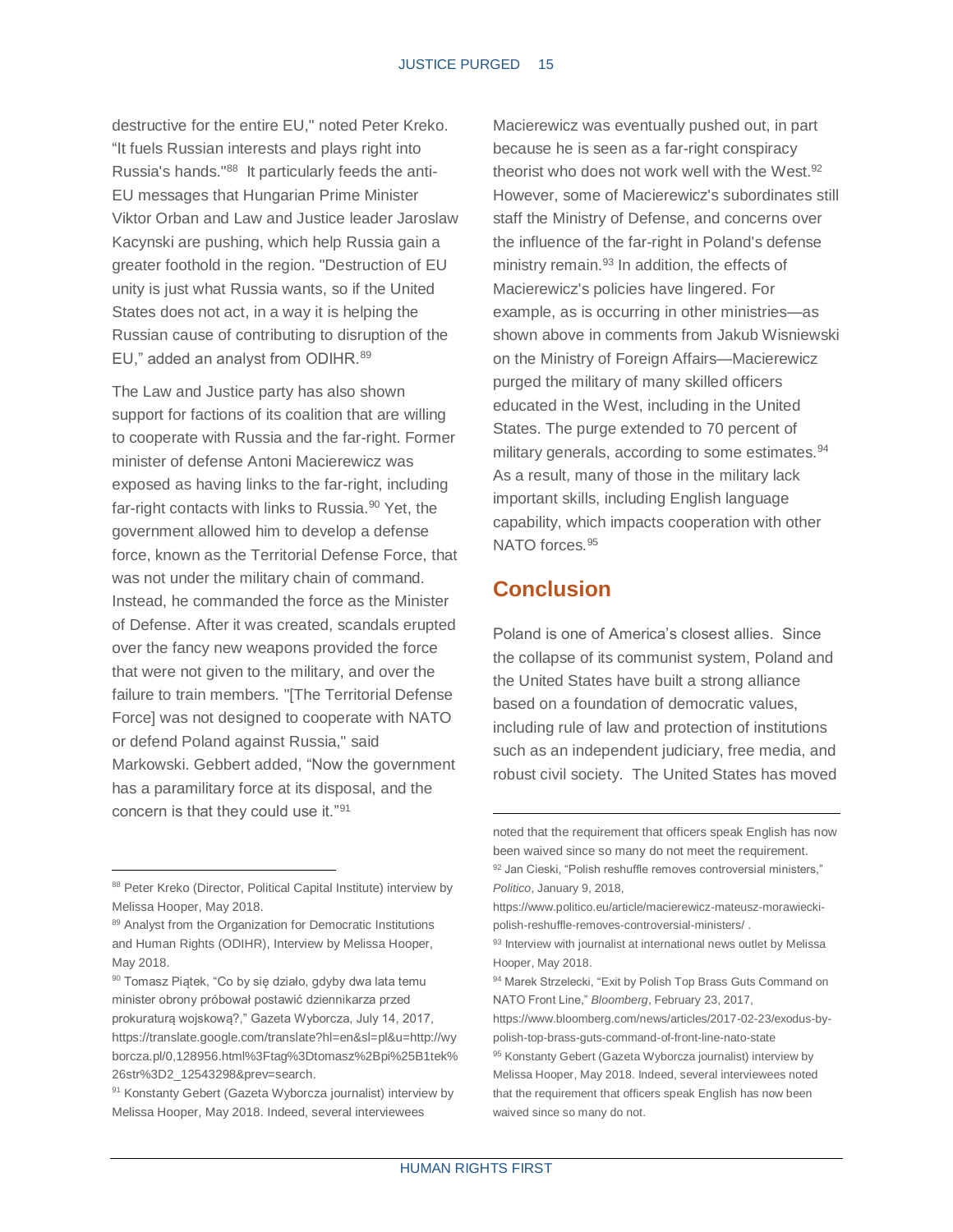closer to Poland in recent years, as concerns over Russian incursions have grown. Yet, at the same time, Poland has moved away from the protections its ally once guaranteed, such that were it to apply for membership in the EU or in NATO today, it likely would be declined admission.<sup>96</sup>

Poland's current trajectory demonstrates that it is no longer willing to ensure fairness or certainty in the application of laws in its society, and these things are no longer guaranteed by an independent court system. It has sacrificed the professionalism and expertise of its government in service of loyalty litmus tests. The court system is now almost entirely politicized, requiring party loyalty from prosecution to adjudication, and independent media and civil society also face shutdowns and "a starvation diet" if they disagree with the ruling party.<sup>97</sup> The United States must therefore ask whether it is wise to bind itself more and more closely to a nation that increasingly appears to be turning away from liberal democracy.

# **Recommendations**

l

As demonstrated by the Polish government's response to criticism from the United States concerning the recently-passed Holocaust Law, the United States enjoys immense diplomatic leverage in Poland. The United States should thus make every effort to work with its ally to ensure that Poland remains on a pro-democratic trajectory.

# **Officials of the U.S. government should:**

- Consistently and firmly raise issues of rule of law, judicial independence, and protection of democratic institutions, such as independent media and civil society, in all bilateral meetings with Polish officials; and meet with members of Polish civil society during official visits to Poland.
- Publicly announce that implementation of the Law on the Supreme Court will have negative consequences for the U.S.-Poland relationship, and urge the Polish government to delay or cancel implementation of the July 3 requirement that Supreme Court judges over 65 are forced into retirement.
- Urge the Polish government to repeal the extraordinary appeal procedure or refrain from implementing this procedure, as it undermines certainty and finality in Poland's legal system.
- Support the call for accountability by Polish legal organizations, and their allies in Europe, advocating for the EU to institute a new infringement proceeding against Poland (in addition to the three currently underway), which is a proceeding charging that the Law on the Supreme Court violates EU laws and principles—in this case those of rule of law and judicial independence.<sup>98</sup>
- Call on the Polish government to publish *all* decisions of the Constitutional Tribunal, even those with which the present government does not agree. The United States should also urge the Polish government to remove judges from the Constitutional Tribunal that were illegally appointed.

<sup>96</sup> Celeste Wallander, "NATO's Enemies Within: How Democratic Decline Could Destroy the Alliance," Foreign Affairs, July/August 2018[. https://www.foreignaffairs.com/articles/2018-06-14/natos](https://www.foreignaffairs.com/articles/2018-06-14/natos-enemies-within)[enemies-within](https://www.foreignaffairs.com/articles/2018-06-14/natos-enemies-within)

<sup>97</sup> Malgorzata Szuleka (Helsinki Foundation for Human Rights) interview by Melissa Hooper, June 2018.

<sup>98</sup> "Europe! Save Polish Supreme Court!," *Civic Space Watch*. June 5, 2018[. https://civicspacewatch.eu/europe-save-polish](https://civicspacewatch.eu/europe-save-polish-supreme-court/)[supreme-court/.](https://civicspacewatch.eu/europe-save-polish-supreme-court/)